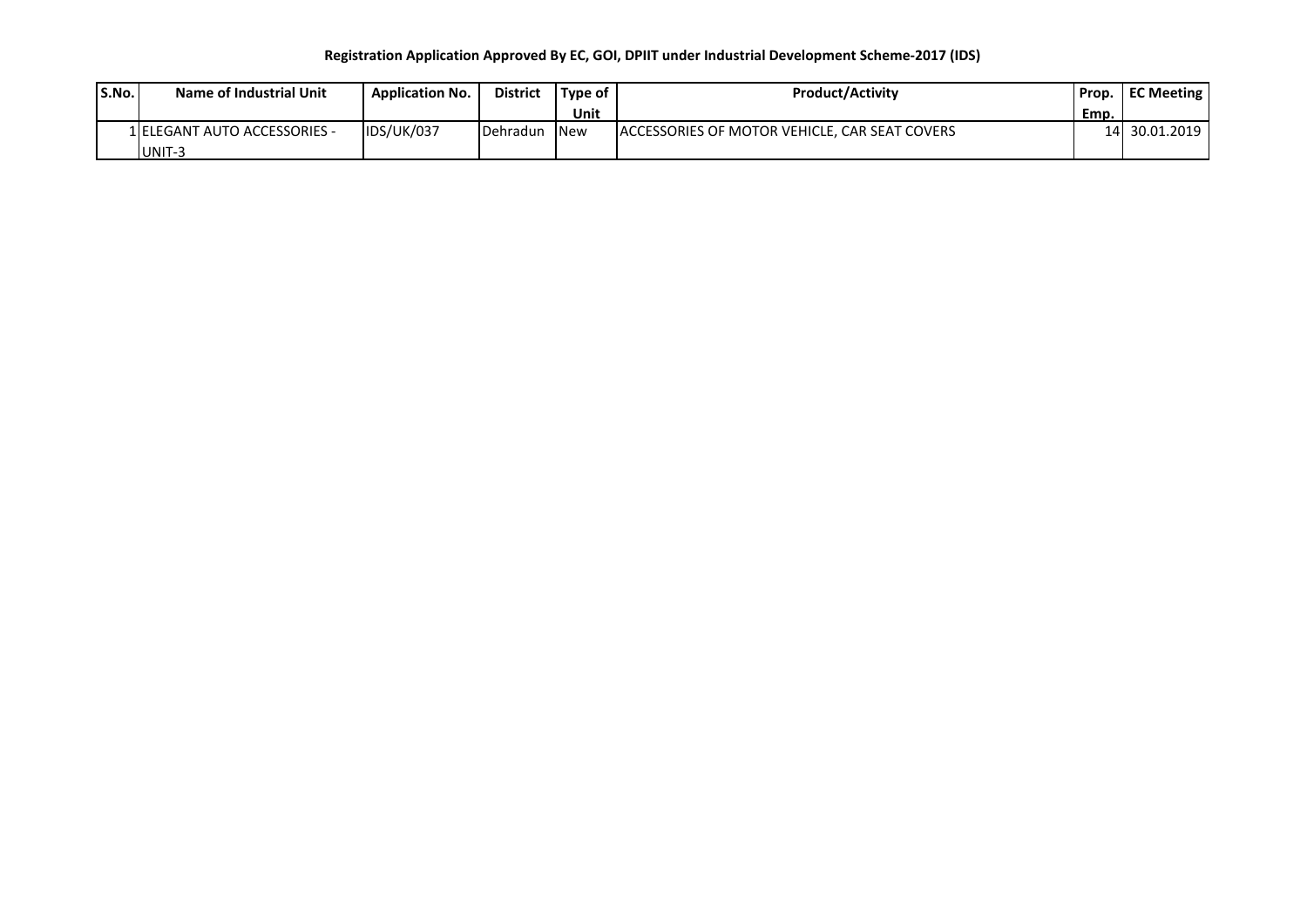| S.No. | <b>Name of Industrial Unit</b>  | <b>Application No.</b> | <b>District</b> | Type of    | <b>Product/Activity</b>                                              | Prop. | <b>EC Meeting</b> |
|-------|---------------------------------|------------------------|-----------------|------------|----------------------------------------------------------------------|-------|-------------------|
|       |                                 |                        |                 | Unit       |                                                                      | Emp.  |                   |
|       | 1 Vinayak Ispat                 | <b>IDS/UK/696</b>      | Garhwal         | <b>New</b> | Color Corrugated Sheet-Hi Rib                                        |       | 6 15.02.2019      |
|       | 2 ULTIMATE FLEXIPACK LIMITED    | IDS/UK/161             | Haridwar        | <b>New</b> | Manufacturing of Semi finished of plastic products (plastic plates,  |       | 172 15.02.2019    |
|       |                                 |                        |                 |            | sheets, blocks, Flms, foil, strip etc)                               |       |                   |
|       | 3 Bion Plastics                 | <b>IDS/UK/215</b>      | Haridwar        | Exp.       | Plastic Caps and Injection Molded Products, Plastic Bottles and Blow |       | 63 15.02.2019     |
|       |                                 |                        |                 |            | molded Products                                                      |       |                   |
|       | 4 FORACE INDUSTRIES PRIVATE     | <b>IDS/UK/508</b>      | Haridwar        | Exp.       | Coatings, Flux, Ceramics Articals                                    |       | 69 15.02.2019     |
|       | LIMITED(UNIT-I)                 |                        |                 |            |                                                                      |       |                   |
|       | 5 OMEGA PRINTOPACK PVT. LTD.    | <b>IDS/UK/535</b>      | Haridwar        | <b>New</b> | Corrugated Box, Duplex Board Printing Cartons, Aluminium Foils       |       | 54 15.02.2019     |
|       |                                 |                        |                 |            | Printing, Printing Sticker Labels, Insert & Leflets, Printed Book    |       |                   |
|       |                                 |                        |                 |            |                                                                      |       |                   |
|       | 6 SHIV SHAKTI FLOAT GLASSES     | <b>IDS/UK/638</b>      | Haridwar        | Exp.       | Toughened Glass, Insulating Glass, Lamination Glass                  |       | 38 15.02.2019     |
|       | PRIVATE LIMITED                 |                        |                 |            |                                                                      |       |                   |
|       | 7 MANSAROVAR HOLIDAYS           | <b>IDS/UK/069</b>      | Nainital        | Exp.       | Room Rent, Conference Hall, Restaurant Foods                         |       | 42 15.02.2019     |
|       | 8 hotel maplewood               | IDS/UK/091             | Nainital        | <b>New</b> | hotel for short stays                                                |       | 25 15.02.2019     |
|       | 9 LEISURE PROJECTS              | <b>IDS/UK/669</b>      | Nainital        | Exp.       | ROOM RENT/RESTAURENT/CONFERENCE HALL                                 |       | 82 15.02.2019     |
|       | 10 shivalik industries          | IDS/UK/714             | Nainital        | <b>New</b> | FRUIT JUICE, WATER                                                   |       | 25 15.02.2019     |
|       | 11 SRI SHANDAR INDUSTRY PVT LTD | <b>IDS/UK/009</b>      | <b>USN</b>      | Exp.       | <b>Thermocol Plates and Bowls</b>                                    |       | 10 15.02.2019     |
|       | 12 JINDAL FROZEN FOODS PRIVATE  | <b>IDS/UK/134</b>      | <b>USN</b>      | Exp.       | FROZEN GREEN PEAS, SAUCE AND OTHER JUICE ITEMS                       |       | 18 15.02.2019     |
|       | LIMITED                         |                        |                 |            |                                                                      |       |                   |
|       | 13 KHANDELWAL INDUSTRIES        | <b>IDS/UK/135</b>      | <b>USN</b>      | Exp.       | AUTO COMPONENTS - SEATING, AUTO COMPONENTS - SUB                     |       | 27 15.02.2019     |
|       |                                 |                        |                 |            | ASSEMBLY, AUTO COMPONENTS - FRAME                                    |       |                   |
|       | 14 SHREE KUNJ BIHARI FOOD       | <b>IDS/UK/160</b>      | <b>USN</b>      | Exp.       | <b>RICE</b>                                                          |       | 10 15.02.2019     |
|       | <b>PRODUCTS</b>                 |                        |                 |            |                                                                      |       |                   |
|       | 15 DIAMOND FLOUR MILL           | IDS/UK/216             | <b>USN</b>      | <b>New</b> | WHEAT FLOUR, CHOKER                                                  |       | 8 15.02.2019      |
|       | 16 SAHOTA PAPERS LIMITED        | <b>IDS/UK/239</b>      | <b>USN</b>      | Exp.       | <b>COATED DUPLEX BOARD</b>                                           |       | 302 15.02.2019    |
|       | 17 NATIONAL STONE CRUSHER       | <b>IDS/UK/240</b>      | <b>USN</b>      | <b>New</b> | <b>SAND AND GRITS</b>                                                |       | 18 15.02.2019     |
|       | 18 SIDHARTH PAPERS PRIVATE      | <b>IDS/UK/241</b>      | <b>USN</b>      | Exp.       | DUPLEX PAPER AND PAPER BOARD                                         |       | 168 15.02.2019    |
|       | LIMITED                         |                        |                 |            |                                                                      |       |                   |
|       | 19 UJALA HEALTHCARE SERVICES    | <b>IDS/UK/260</b>      | <b>USN</b>      | <b>New</b> | MEDICAL AND HEALTH CARE SERVICES                                     |       | 111 15.02.2019    |
|       | <b>LIMITED</b>                  |                        |                 |            |                                                                      |       |                   |
|       | 20 J.S. INDUSTRIES              | <b>IDS/UK/288</b>      | <b>USN</b>      | Exp.       | Corrugated Boxes, Sheets & Roles                                     |       | 11 15.02.2019     |
|       | 21 PASHUPATI EXTRUSIONS PRIVATE | <b>IDS/UK/386</b>      | <b>USN</b>      | Exp.       | Polister Chips & Granuals                                            |       | 34 15.02.2019     |
|       | LIMITED                         |                        |                 |            |                                                                      |       |                   |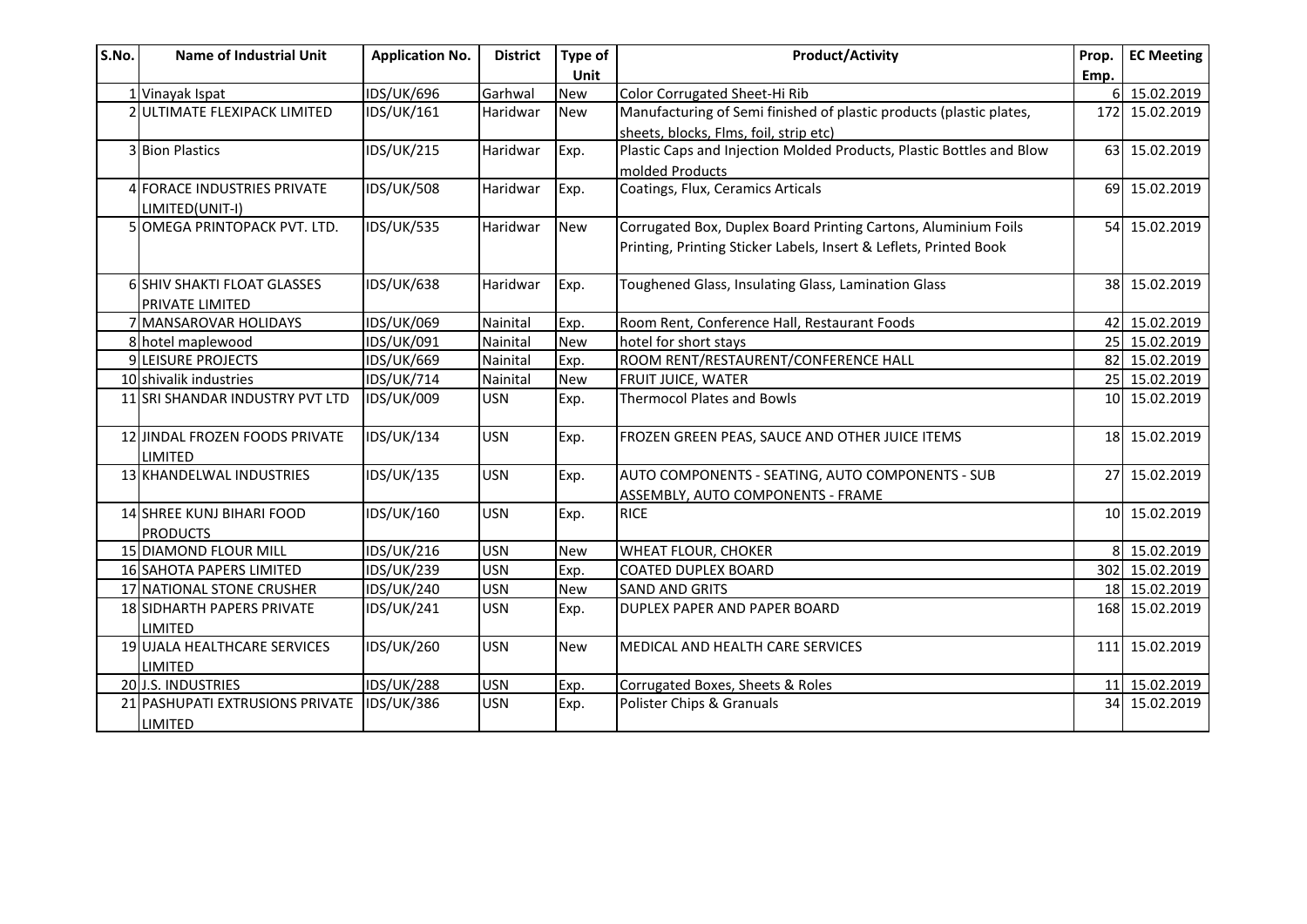| S.No. | <b>Name of Industrial Unit</b>                   | <b>Application No.</b> | <b>District</b> | Type of    | <b>Product/Activity</b>                                                       | Prop.           | <b>EC Meeting</b> |
|-------|--------------------------------------------------|------------------------|-----------------|------------|-------------------------------------------------------------------------------|-----------------|-------------------|
|       |                                                  |                        |                 | Unit       |                                                                               | Emp.            |                   |
|       | 1S S PRINT PACK                                  | <b>IDS/UK/056</b>      | Dehradun        | Exp.       | MONO CARTON, STICKER LABLE                                                    | 30 <sup>l</sup> | 01.03.2019        |
|       | 2 TIRUPATI STRUCTURALS LIMITED                   | IDS/UK/261             | Haridwar        | Exp.       | CPVC Pipe, CPVC Fittings                                                      | 10 <sup>1</sup> | 01.03.2019        |
|       | 3 RENOWED LIFE SCIENCES                          | <b>IDS/UK/282</b>      | Haridwar        | <b>New</b> | CAPSULES, INJECTION, TABLETS                                                  | 23              | 01.03.2019        |
|       | 4 WELKIN OVERSEAS                                | <b>IDS/UK/388</b>      | Haridwar        | Exp.       | Mushroom, Mushroom Spawn                                                      | 20              | 01.03.2019        |
|       | 5 EVOLUTION AUTOTECH                             | IDS/UK/443             | Haridwar        | <b>New</b> | E-Rickshaw and E-Cart, Plastic Pat Bottles and Other Plastic Parts            |                 | 60 01.03.2019     |
|       | 6 Durga Polyplast Pvt Ltd                        | <b>IDS/UK/507</b>      | Haridwar        | Exp.       | plastic bottles, plastic caps                                                 |                 | 19 01.03.2019     |
|       | 7 Om Tech Containers                             | <b>IDS/UK/596</b>      | Haridwar        | Exp.       | <b>Plastic Moulding</b>                                                       |                 | 21 01.03.2019     |
|       | 8 Archana Enterprises                            | <b>IDS/UK/599</b>      | Haridwar        | Exp.       | Jar Handle L Shape, Front Cowl, Jar Handle Cover, Filter Clamp Cube           |                 | 28 01.03.2019     |
|       | 9 HIGHTECH METAL                                 | <b>IDS/UK/670</b>      | Haridwar        | Exp.       | <b>Auto Parts</b>                                                             |                 | 01.03.2019        |
|       | 10 SWASTIK INDUSTRIES                            | IDS/UK/675             | Haridwar        | <b>New</b> | <b>PVC Pipe</b>                                                               |                 | 01.03.2019        |
|       | 11 Royalshine Plastic Components<br>Pvt. Ltd.    | <b>IDS/UK/677</b>      | Haridwar        | Exp.       | Engineering Plastic Moulded Components.                                       | 55              | 01.03.2019        |
|       | 12 KWALITY POLYTHREADS PVT. LTD.                 | IDS/UK/711             | Haridwar        | Exp.       | <b>Sewing Threads</b>                                                         | 455 l           | 01.03.2019        |
|       | 13 WHITE BLOCKS PVT LTD                          | IDS/UK/005             | Nainital        | <b>New</b> | Fly Ash (AAC) Blocks & Bricks                                                 | 19 <sup>l</sup> | 01.03.2019        |
|       | 14 GENESISRIVER VIEW RESORTS<br><b>PVT LTD</b>   | IDS/UK/020             | Nainital        | <b>New</b> | Hospitality-Hotels and Motels, Inns, Resorts                                  | 123             | 01.03.2019        |
|       | 15 maa girija stone crusher                      | <b>IDS/UK/036</b>      | Nainital        | <b>New</b> | stone crusher                                                                 |                 | 30 01.03.2019     |
|       | 16 ROSEFINCH HOTELS & RESORTS<br>PRIVATE LIMITED | <b>IDS/UK/108</b>      | Nainital        | <b>New</b> | <b>Hotel and Restaurant</b>                                                   | 21              | 01.03.2019        |
|       | 17 HSR ENTERPRISES                               | <b>IDS/UK/118</b>      | Nainital        | <b>New</b> | <b>Printed Polyester</b>                                                      | 12              | 01.03.2019        |
|       | 18 GREEN ROOF HOTEL & RESORT                     | <b>IDS/UK/122</b>      | Nainital        | <b>New</b> | Hotel/Restaurant                                                              |                 | 01.03.2019        |
|       | 19 SAV ENGINEERING                               | <b>IDS/UK/185</b>      | Nainital        | <b>New</b> | <b>Flexible Packaing Material</b>                                             | 20              | 01.03.2019        |
|       | 20 kanha ji udyog                                | <b>IDS/UK/359</b>      | Nainital        | <b>New</b> | <b>Aluminium Utensils</b>                                                     |                 | 8 01.03.2019      |
|       | 21 PARVATIYA VIKAS UDYOG SHALA                   | <b>IDS/UK/693</b>      | Nainital        | Exp.       | Plywood                                                                       |                 | 100 01.03.2019    |
|       | 22 Bansal Gabion Tech                            | IDS/UK/363             | Tehri           | <b>New</b> | GI WIRE MESH, GI AND PVC GABION BOX, EXPENDED MESH, PVC<br><b>COATED WIRE</b> |                 | 16 01.03.2019     |
|       | 23 M/s Vindeshwari Exim Private<br>Limited       | <b>IDS/UK/568</b>      | Tehri           | <b>New</b> | INDIAN MADE FOREIGN LIQUOR (IMFL)                                             |                 | 83 01.03.2019     |
|       | 24 Ratnapriya Impex Private Limited              | IDS/UK/577             | Tehri           | <b>New</b> | <b>Brewery</b>                                                                |                 | 36 01.03.2019     |
|       | 25 SIVANTA SPUNTEX PRIVATE<br><b>LIMITED</b>     | IDS/UK/018             | <b>USN</b>      | <b>New</b> | POLYESTER BLEND AND COTTON BLEND                                              | 251             | 01.03.2019        |
|       | 26 FIBREMARX PAPERS PVT LTD                      | IDS/UK/031             | <b>USN</b>      | Exp.       | WRITING PRINTING OR NEWSPRINT PAPER, DUPLEX BOARD OR KRAFT<br><b>PAPER</b>    | 191             | 01.03.2019        |
|       | 27 BANWARI PAPER MILLS LIMITED                   | <b>IDS/UK/034</b>      | <b>USN</b>      | Exp.       | <b>WRITING PRINTING PAPER</b>                                                 | 146             | 01.03.2019        |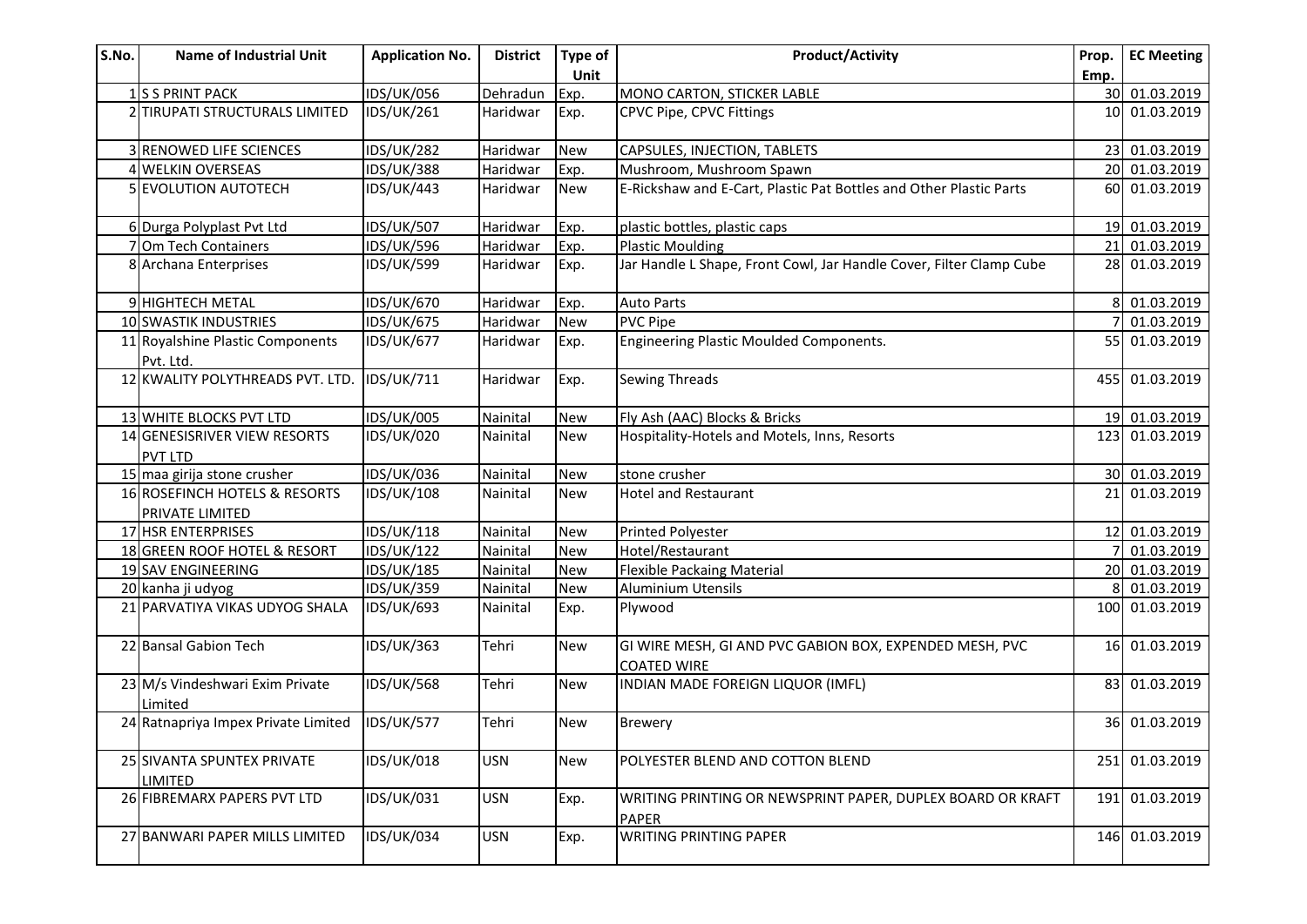| S.No. | Name of Industrial Unit                     | <b>Application No.</b> | <b>District</b> | Type of    | <b>Product/Activity</b>                                     | Prop. | <b>EC Meeting</b> |
|-------|---------------------------------------------|------------------------|-----------------|------------|-------------------------------------------------------------|-------|-------------------|
|       |                                             |                        |                 | Unit       |                                                             | Emp.  |                   |
|       | 28 JINDAL INDUSTRIES                        | <b>IDS/UK/047</b>      | <b>USN</b>      | Exp.       | <b>RICE</b>                                                 |       | 17 01.03.2019     |
|       | 29 SHAKUMBARI PLASTIC                       | <b>IDS/UK/085</b>      | <b>USN</b>      | Exp.       | PLASTIC HOUSE HOLD GOODS AND PLASTIC FURNITURES             |       | 01.03.2019        |
|       | 30 PSR INNOVATIONS LLP                      | <b>IDS/UK/137</b>      | <b>USN</b>      | <b>New</b> | <b>PVC Pipes &amp; Fitting</b>                              |       | 51 01.03.2019     |
|       | <b>31 ADARSH POLY PACK</b>                  | IDS/UK/139             | <b>USN</b>      | Exp.       | Clear and Printing Poly Bags, Rolls and Pouches             |       | 25 01.03.2019     |
|       | 32 BAHL PAPER MILLS LIMITED                 | <b>IDS/UK/155</b>      | <b>USN</b>      | Exp.       | <b>Duplex Coated Board</b>                                  |       | 220 01.03.2019    |
|       | 33 SK AGRO FOODS                            | IDS/UK/180             | <b>USN</b>      | <b>New</b> | RICE, RICE BRAN, PADDY HUSK                                 |       | 10 01.03.2019     |
|       | 34 M B Agro Mills                           | <b>IDS/UK/249</b>      | <b>USN</b>      | <b>New</b> | Rice, Rice Bran, Husk                                       |       | 70 01.03.2019     |
|       | 35 SANDHU WHEELS & ALLOYS                   | IDS/UK/304             | <b>USN</b>      | <b>New</b> | Alloy Wheels                                                | 8I    | 01.03.2019        |
|       | PRIVATE LIMITED                             |                        |                 |            |                                                             |       |                   |
|       | 36 S P SOLVENT LIMITED UNIT-II              | <b>IDS/UK/317</b>      | <b>USN</b>      | Exp.       | Rice Bran Edible Oil, Fatty, Wax, Gums                      |       | 23 01.03.2019     |
|       | 37 SHRIGEE AGRO FOODS                       | <b>IDS/UK/326</b>      | <b>USN</b>      | <b>New</b> | Rice, Rice Bran, Husk                                       |       | 22 01.03.2019     |
|       | 38 NECTAFRESH AGRO FOODS                    | <b>IDS/UK/334</b>      | <b>USN</b>      | Exp.       | <b>INVERT SUGAR SYRUP</b>                                   |       | 10 01.03.2019     |
|       | <b>39 PASHUPATI POLYTEX PRIVATE</b>         | <b>IDS/UK/357</b>      | <b>USN</b>      | Exp.       | POLYSTER STAPLE FIBRE                                       |       | 128 01.03.2019    |
|       | LIMITED                                     |                        |                 |            |                                                             |       |                   |
|       | 40 PASHUPATI LAMINATORS                     | <b>IDS/UK/361</b>      | <b>USN</b>      | Exp.       | WOVEN FABRICS & SACKS TARPULIN, LAMINATION AND              |       | 199 01.03.2019    |
|       | <b>PRIVATE LIMITED</b>                      |                        |                 |            | <b>UNLAMINATED FABRICS</b>                                  |       |                   |
|       | 41 V3 HEALTHCARE PRIVATE LIMITED IDS/UK/373 |                        | <b>USN</b>      | <b>New</b> | <b>MULTISPECIALTY HOSPITAL</b>                              |       | 243 01.03.2019    |
|       |                                             |                        |                 |            |                                                             |       |                   |
|       | 42 BANSAL DIE CASTINGS                      | <b>IDS/UK/377</b>      | <b>USN</b>      | Exp.       | Aluminum Die casted Parts                                   |       | 30 01.03.2019     |
|       | 43 HARIMAN SEEDS                            | <b>IDS/UK/408</b>      | <b>USN</b>      | <b>New</b> | Rice, Rice Bran, Husk                                       |       | 40 01.03.2019     |
|       | 44 KAROLIA LIGHTING PRIVATE                 | <b>IDS/UK/649</b>      | <b>USN</b>      | Exp.       | Cabinet & Disk, Sheet Metal Parts, Electrical Control Panel |       | 23 01.03.2019     |
|       | <b>LIMITED</b>                              |                        |                 |            |                                                             |       |                   |
|       | 45 STELLAR COLD CHAIN INC                   | <b>IDS/UK/712</b>      | <b>USN</b>      | <b>New</b> | Preservation of food items, pees, etc                       |       | 79 01.03.2019     |
|       | 46 SIKANDS LIMITED                          | <b>IDS/UK/745</b>      | <b>USN</b>      | Exp.       | <b>FASTENERS</b>                                            |       | 44 01.03.2019     |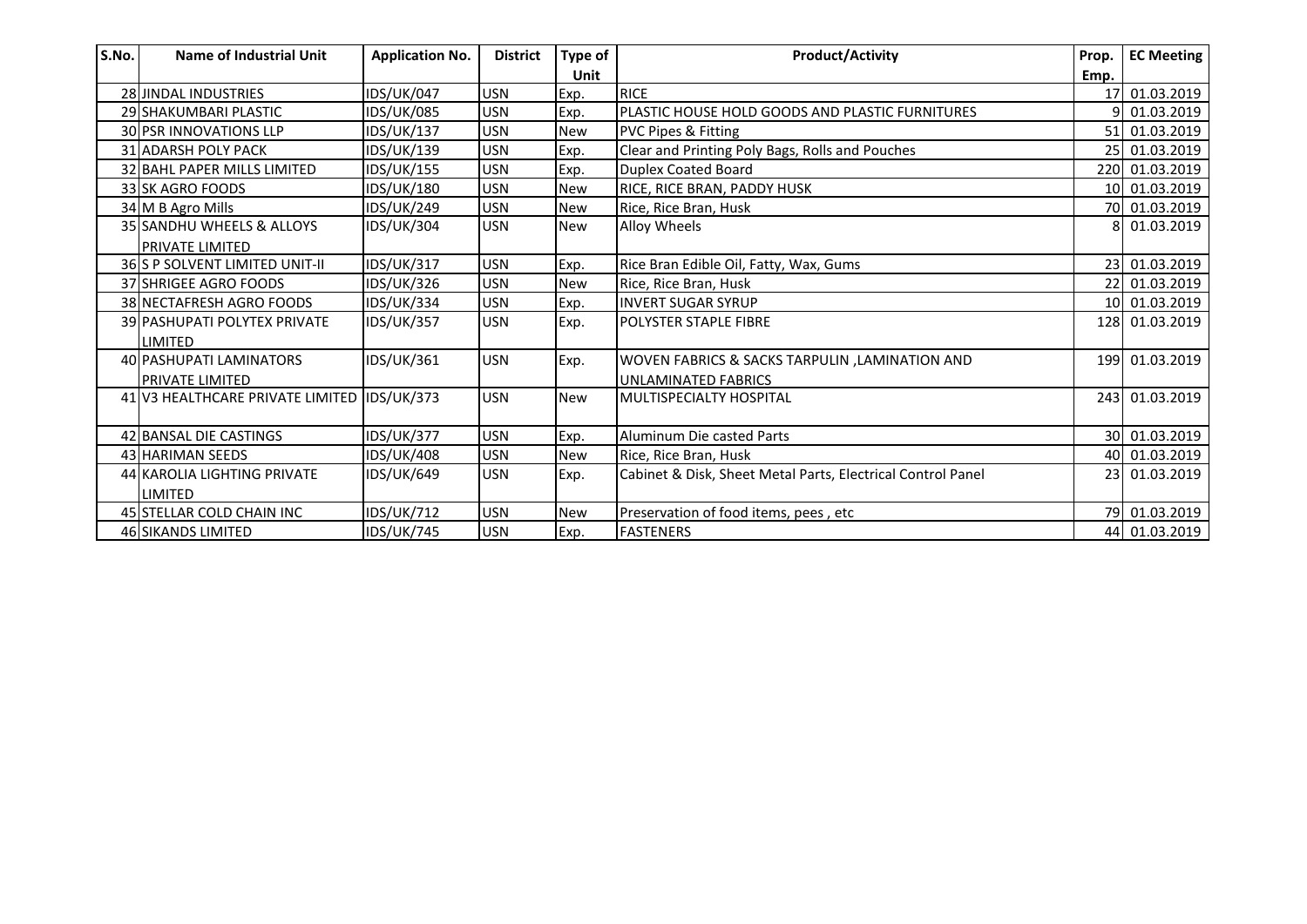| S.No. | <b>Name of Industrial Unit</b>                   | <b>Application No.</b> | <b>District</b> | Type of    | <b>Product/Activity</b>                                                                                                                               | Prop. | <b>EC Meeting</b> |
|-------|--------------------------------------------------|------------------------|-----------------|------------|-------------------------------------------------------------------------------------------------------------------------------------------------------|-------|-------------------|
|       |                                                  |                        |                 | Unit       |                                                                                                                                                       | Emp.  |                   |
|       | 1 SHREE SIDHBALI BIOTECH PVT.LTD IDS/UK/109      |                        | Garhwal         | <b>New</b> | Cooper & Aluminium Wires & Strips                                                                                                                     |       | 19 19.08.2019     |
|       | 2 MAGIC INOX PRIVATE LIMITED                     | <b>IDS/UK/157</b>      | Haridwar        | <b>New</b> | Electrode Wire, MIG wire etc, Stainless steel wire with various gauge,<br><b>TIG Wire</b>                                                             |       | 50 19.08.2019     |
|       | <b>3 IINDIAN RUBBER PRODUCTS</b>                 | <b>IDS/UK/280</b>      | Haridwar        | Exp.       | Rubber Mouldeds, Platics Moulded Products, Polymer Insulator for<br>Power Transmission, Rubber to Metal Bonded Products, Rubber<br>Sheeting & Matting |       | 57 19.08.2019     |
|       | 4 HIMGIRI PLASTICS                               | <b>IDS/UK/345</b>      | Haridwar        | Exp.       | <b>WATER STORAGE TANK</b>                                                                                                                             |       | 22 19.08.2019     |
|       | 5 Sai Om Packaging                               | <b>IDS/UK/441</b>      | Haridwar        | <b>New</b> | <b>Corrugated Boxes</b>                                                                                                                               |       | 36 19.08.2019     |
|       | 6 HIMALAYA FOOD & RECREATIONS IDS/UK/455         |                        | Haridwar        | <b>New</b> | Entertainment & Recreation-Museums, Gaming Zone, Food Court etc.                                                                                      |       | 111 19.08.2019    |
|       | 7 TMR POLY TUBES                                 | <b>IDS/UK/560</b>      | Haridwar        | Exp.       | PVC PIPE, COLUMN PIPE & CASING PIPE, PVC GARDEN PIPE, HDPE<br>PIPE, WATER TANK                                                                        |       | 110 19.08.2019    |
|       | 8 MEDICAMEN BIOTECH LIMITED                      | <b>IDS/UK/607</b>      | Haridwar        | <b>New</b> | TABLETS, CAPUSLES, INJECTABLE (INCLUDING LYOPHILIZER)                                                                                                 |       | 45 19.08.2019     |
|       | 9 BK Print & Pack, Haridwar                      | <b>IDS/UK/615</b>      | Haridwar        | Exp.       | Corrugated Boxes, Mono Cartons, Labels, Advertize Material                                                                                            |       | 200 19.08.2019    |
|       | 10 KRISHNA ENTERPRISES                           | IDS/UK/623             | Haridwar        | Exp.       | ALUMINIUM FOIL PRINTING, PLASTIC MOULDED MEASURING CUPS,<br>PLASTIC MOULDED ELECTRICAL COMPONENTS, PLASTIC MOULDED<br><b>COMPONENTS</b>               |       | 55 19.08.2019     |
|       | 11 FORACE INDUSTRIES PRIVATE<br>LIMITED(UNIT-II) | <b>IDS/UK/630</b>      | Haridwar        | Exp.       | <b>RESIN COATED SAND</b>                                                                                                                              |       | 28 19.08.2019     |
|       | 12 SARV PHARMACEUTICALS                          | <b>IDS/UK/653</b>      | Haridwar        | <b>New</b> | Tablets, Capsules, Liquids Syrup                                                                                                                      |       | 200 19.08.2019    |
|       | 13 VIP INDUSTRIES LIMITED                        | <b>IDS/UK/768</b>      | Haridwar        | Exp.       | Plastic Moulded Luggage                                                                                                                               |       | 222 19.08.2019    |
|       | 14 GLOBAL PACKAGING                              | <b>IDS/UK/773</b>      | Haridwar        | <b>New</b> | pp strip                                                                                                                                              |       | 10 19.08.2019     |
|       | 15 ELECTROMECH INDUSTRIES                        | <b>IDS/UK/857</b>      | Haridwar        | <b>New</b> | DISTRIBUTION BOARDS, CHANGE OVER SWITCH, PLUG SOCKET                                                                                                  |       | 59 19.08.2019     |
|       | 16 Ethereal Aromayics                            | IDS/UK/192             | Tehri           | <b>New</b> | Thiocolchicoside, Colchicine, Menthol Crystal                                                                                                         |       | 17 19.08.2019     |
|       | 17 Shutec                                        | <b>IDS/UK/316</b>      | Tehri           | Exp.       | Upper                                                                                                                                                 |       | 240 19.08.2019    |
|       | 18 M/s Mahalaxmi Polypack Pvt Ltd                | <b>IDS/UK/026</b>      | <b>USN</b>      | Exp.       | PP/HDPE WOVEN FABRIC/BAGS/SACKS, FILLER MASTER BATCH                                                                                                  |       | 50 19.08.2019     |
|       | 19 GT AGRO INDUSTRIES                            | IDS/UK/090             | <b>USN</b>      | Exp.       | <b>RICE</b>                                                                                                                                           |       | 19.08.2019        |
|       | 20 KASHI ENTERPRISES                             | <b>IDS/UK/107</b>      | <b>USN</b>      | Exp.       | <b>STEEL CASTING</b>                                                                                                                                  |       | 183 19.08.2019    |
|       | 21 DEVARPAN FOODS PVT LTD                        | <b>IDS/UK/114</b>      | <b>USN</b>      | <b>New</b> | Potato Chips, Baked Snacks, Fried Snacks, Namkeen, Popcorn                                                                                            |       | 176 19.08.2019    |
|       | 22 PIONEER POLYLEATHERS LIMITED                  | <b>IDS/UK/170</b>      | <b>USN</b>      | Exp.       | PVC FLEX, SELF ADHESIVE VINYL                                                                                                                         |       | 70 19.08.2019     |
|       | 23 ARCHIDPLY INDUSTRIES LIMITED                  | <b>IDS/UK/183</b>      | <b>USN</b>      | Exp.       | Decorative Laminates                                                                                                                                  |       | 36 19.08.2019     |
|       | 24 Obeetee Textiles Private Limited              | <b>IDS/UK/340</b>      | <b>USN</b>      | Exp.       | Non Woven Fabric                                                                                                                                      | 80    | 19.08.2019        |
|       | 25 HONEY SUGAR PRODUCTS                          | <b>IDS/UK/343</b>      | <b>USN</b>      | Exp.       | <b>INVERT SUGAR SYRUP</b>                                                                                                                             |       | 10 19.08.2019     |
|       | 26 VISHVAKARMA PAPER & BOARDS<br><b>LIMITED</b>  | <b>IDS/UK/382</b>      | <b>USN</b>      | Exp.       | <b>KRAFT PAPER</b>                                                                                                                                    |       | 80 19.08.2019     |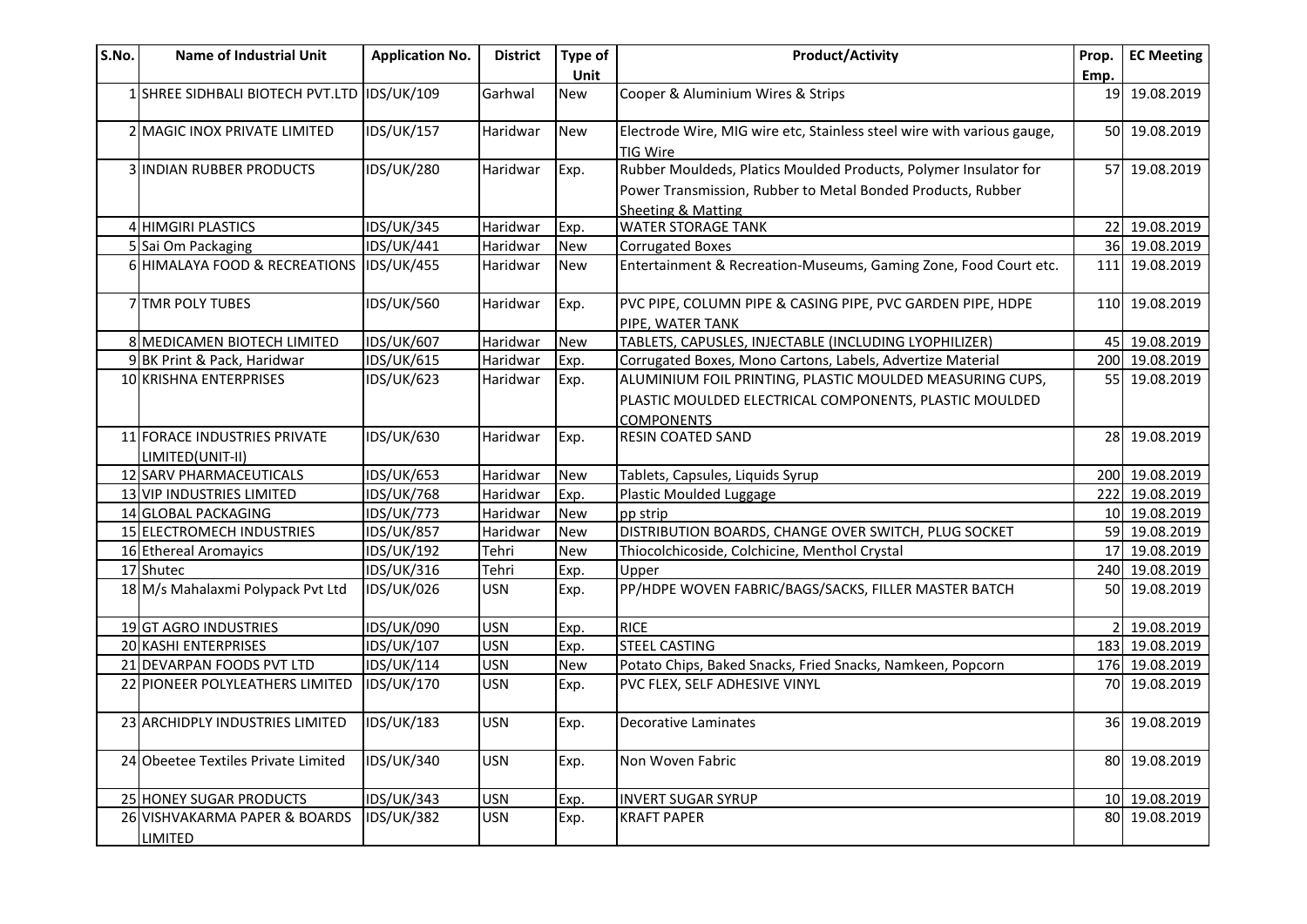| S.No. | Name of Industrial Unit                                                                                | <b>Application No.</b> | <b>District</b> | Type of    | <b>Product/Activity</b>                                                                               | Prop.           | <b>EC Meeting</b> |
|-------|--------------------------------------------------------------------------------------------------------|------------------------|-----------------|------------|-------------------------------------------------------------------------------------------------------|-----------------|-------------------|
|       |                                                                                                        |                        |                 | Unit       |                                                                                                       | Emp.            |                   |
|       | 27 SHIRDI ORGANICS PRIVATE<br><b>LIMITED</b>                                                           | <b>IDS/UK/488</b>      | <b>USN</b>      | <b>New</b> | FORMALDEHYDE AND OTHER ADHESIVE                                                                       |                 | 19 19.08.2019     |
|       | 28 AUTOTECH ENGINEERS &<br><b>ISUPPLIERS</b>                                                           | <b>IDS/UK/683</b>      | <b>USN</b>      | Exp.       | Intermediary Production of Auto Components on Job Work Basis,<br><b>Production of Auto Components</b> | 37 <sup>1</sup> | 19.08.2019        |
|       | 29 RUNGTA POLYEXTRUSIONS                                                                               | <b>IDS/UK/708</b>      | <b>USN</b>      | <b>New</b> | DOUBLE WALL CORRUGATED PIPES                                                                          |                 | 18 19.08.2019     |
|       | <b>30 GPP LONGHU PRECISION</b><br><b>FORGINGS (A Unit of Ghaziabad</b><br>precision products Pvt. Ltd) | <b>IDS/UK/728</b>      | <b>USN</b>      | New        | <b>Forging Plant</b>                                                                                  |                 | 58 19.08.2019     |
|       | 31 NAMDHARI FOODS                                                                                      | <b>IDS/UK/766</b>      | <b>USN</b>      | Exp.       | Rice, Rice Bran, Husk                                                                                 |                 | 10 19.08.2019     |
|       | 32 QUANTA CABLES                                                                                       | <b>IDS/UK/771</b>      | <b>USN</b>      | <b>New</b> | Single Core / Multicore Alumunium Power Cables                                                        |                 | 43 19.08.2019     |
|       | 33 A ONE PAINTING TOOLS                                                                                | <b>IDS/UK/807</b>      | <b>JUSN</b>     | Exp.       | PAINTING TOOLS, PAINTING BRUSH                                                                        |                 | 38 19.08.2019     |
|       | 34 POLYPLEX CORPORATION LIMITED IDS/UK/812                                                             |                        | <b>USN</b>      | Exp.       | Polyester Chips, BOPET, Metalized-BOPET/BOPP/Paper, Holography<br>Film                                |                 | 505 19.08.2019    |
|       | 35 Zippy Edible Products Pvt Ltd                                                                       | <b>IDS/UK/814</b>      | <b>USN</b>      | Exp.       | Gluten Free Pasta, Instant Pasta, Papad, Longcut Vermicelli                                           |                 | 61 19.08.2019     |
|       | 36 MAXIMA GLASS PRIVATE LIMITED                                                                        | <b>IDS/UK/838</b>      | <b>USN</b>      | New        | TOUGHENED SAFETY GLASS/ LAMINATED GLASS                                                               |                 | 45 19.08.2019     |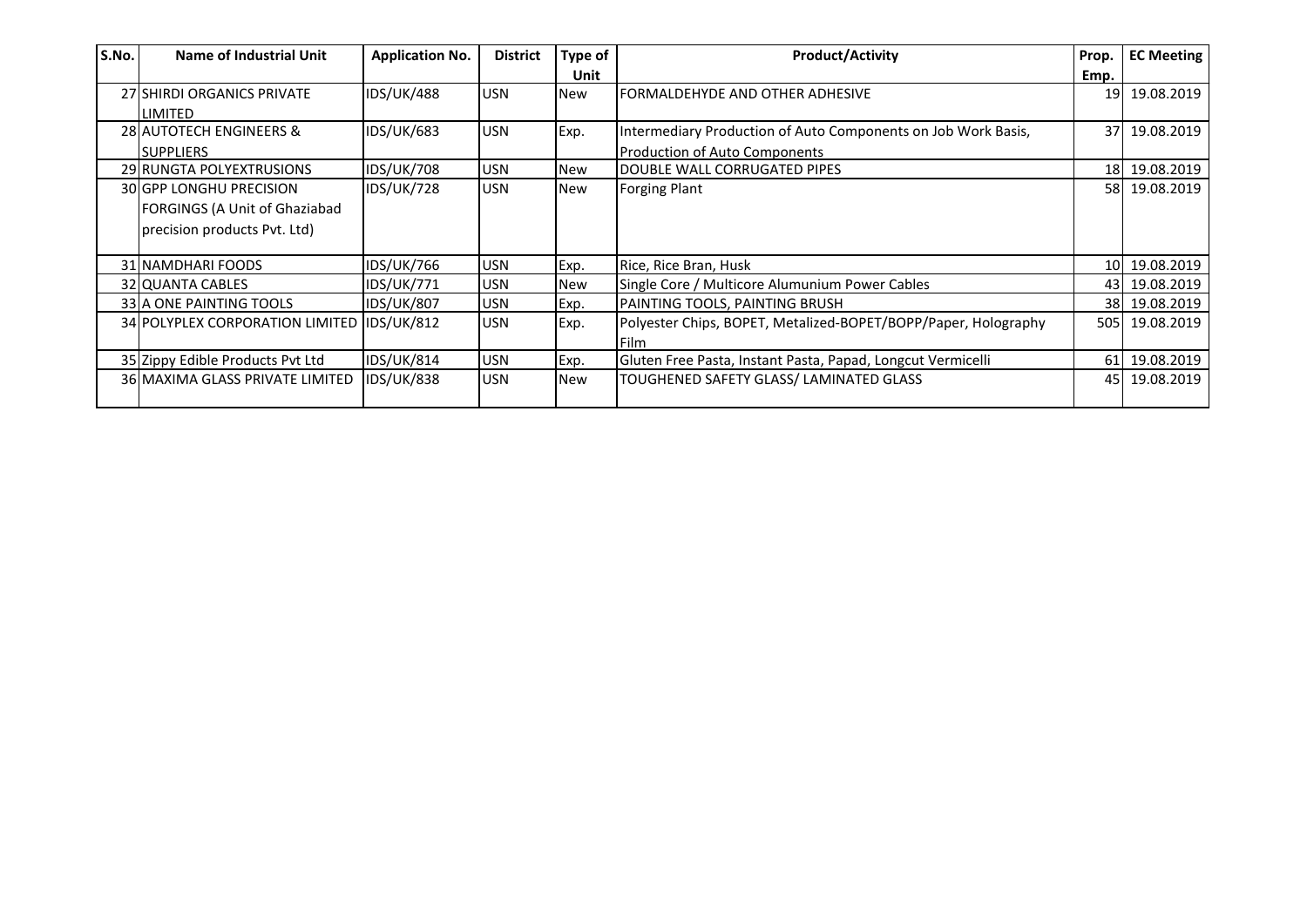| S.No. | <b>Name of Industrial Unit</b>    | <b>Application No.</b> | <b>District</b> | Type of    | <b>Product/Activity</b>                                  | Prop. | <b>EC Meeting</b> |
|-------|-----------------------------------|------------------------|-----------------|------------|----------------------------------------------------------|-------|-------------------|
|       |                                   |                        |                 | Unit       |                                                          | Emp.  |                   |
|       | 1 SIRMOUR NON WOVEN               | <b>IDS/UK/173</b>      | Garhwal         | <b>New</b> | <b>Embroidery Backing Fabric</b>                         |       | 30 05.11.2019     |
|       | <b>INDUSTRIES LLP</b>             |                        |                 |            |                                                          |       |                   |
|       | 2 INTERNATIONAL PANAACEA          | <b>IDS/UK/575</b>      | Haridwar        | Exp.       | MICROBIAL FORMULATION FOR PLANT NUTRITION, MICROBIAL     |       | 60 05.11.2019     |
|       | LIMITED                           |                        |                 |            | FORMULATION FOR BIO CONTROL AGENT                        |       |                   |
|       | 3 DEMIGOD AGRO FOOD PVT LTD       | IDS/UK/1050            | Haridwar        | Exp.       | FRUIT JUICE IN TETRA PACK 100 ml                         |       | 34 05.11.2019     |
|       | 4 THE GOLDEN TUSK A UNIT OF       | <b>IDS/UK/512</b>      | Nainital        | Exp.       | ROOMS RENT /RESTAURENT/CONFERENCE HALL                   |       | 98 05.11.2019     |
|       | <b>IVORY DESTINATIONS PRIVATE</b> |                        |                 |            |                                                          |       |                   |
|       | LIMITED                           |                        |                 |            |                                                          |       |                   |
|       | 5 MSX BUILDCON PRIVATE LIMITED    | <b>IDS/UK/597</b>      | Tehri           | <b>New</b> | Room Services+ Restaurant services+Banquet hall          |       | 31 05.11.2019     |
|       |                                   |                        |                 |            |                                                          |       |                   |
|       | 6 Amaya Resort                    | <b>IDS/UK/957</b>      | Tehri           | <b>New</b> | 20 Rooms Resort, 1 Restaurant                            |       | 20 05.11.2019     |
|       | 7 DWARIKA FOOD PRODUCTS           | <b>IDS/UK/050</b>      | <b>USN</b>      | <b>New</b> | Pasta                                                    |       | 18 05.11.2019     |
|       | 8 Neutrons Agri Produce           | <b>IDS/UK/054</b>      | <b>USN</b>      | <b>New</b> | Warehousing (Cold Storage) of Fruits and vegetables      | 165   | 05.11.2019        |
|       | 9 UP ALUMS PRIVATE LIMITED        | <b>IDS/UK/075</b>      | <b>USN</b>      | Exp.       | ALKYL KETENE DIMER, SLURRY                               |       | 62 05.11.2019     |
|       | 10 R K PLYWOOD                    | IDS/UK/191             | <b>USN</b>      | <b>New</b> | PLYWOOD                                                  | 65    | 05.11.2019        |
|       | 11 BALAJI ACTION BUILDWELL        | <b>IDS/UK/222</b>      | <b>USN</b>      | Exp.       | Manufacture of Particle Boards and Medium Density Boards |       | 1003 05.11.2019   |
|       | <b>12 DHANI RESORT</b>            | <b>IDS/UK/313</b>      | <b>USN</b>      | <b>New</b> | Rooms, Banquet                                           |       | 50 05.11.2019     |
|       | 13 AURANGABAD ELECTRICALS         | IDS/UK/335             | <b>USN</b>      | Exp.       | Aluminium Die Casting and Machined Parts and Components  |       | 702 05.11.2019    |
|       | LIMITED                           |                        |                 |            |                                                          |       |                   |
|       | 14 R.P.Seed                       | IDS/UK/399             | <b>USN</b>      | Exp.       | <b>RICE</b>                                              |       | 05.11.2019        |
|       | 15 LSC INFRATECH LIMITED          | <b>IDS/UK/730</b>      | <b>USN</b>      | <b>New</b> | STONE GRITS, STONE DUST, WASHED SAND                     | 48    | 05.11.2019        |
|       | 16 H.D. POULTRY AND ANIMAL FEED   | <b>IDS/UK/747</b>      | <b>USN</b>      | <b>New</b> | <b>POULTRY FEED</b>                                      |       | 11 05.11.2019     |
|       |                                   |                        |                 |            |                                                          |       |                   |
|       | 17 CR METALS                      | <b>IDS/UK/811</b>      | <b>USN</b>      | <b>New</b> | <b>SS TUBES AND PIPES</b>                                |       | 28 05.11.2019     |
|       | 18 MADHAV INDUSTRIES              | <b>IDS/UK/843</b>      | <b>USN</b>      | <b>New</b> | PLASTIC FURNITURE                                        |       | 05.11.2019        |
|       | 19 UNIVERSAL COMFORT PRODUCTS     | <b>IDS/UK/859</b>      | <b>USN</b>      | Exp.       | <b>AIR CONDITIONERS</b>                                  | 415   | 05.11.2019        |
|       | LIMITED                           |                        |                 |            |                                                          |       |                   |
|       | 20 GPM ENTERPRISES                | <b>IDS/UK/884</b>      | <b>USN</b>      | Exp.       | Production of Auto Components and Parts                  |       | 27 05.11.2019     |
|       | 21 SHIVIKA COSMECEUTICALS INDIA   | <b>IDS/UK/887</b>      | <b>USN</b>      | <b>New</b> | FACE CREAM, HAIR COLOUR, HAIR OIL, HAIR SHAMPOO, HAIR    |       | 43 05.11.2019     |
|       | PRIVATE LIMITED                   |                        |                 |            | <b>REMOVING CREAM</b>                                    |       |                   |
|       | 22 SHUKLAMBARA PAPERS PRIVATE     | <b>IDS/UK/949</b>      | <b>USN</b>      | <b>New</b> | <b>CRAFT PAPER/BOARD</b>                                 |       | 125 05.11.2019    |
|       | <b>LIMITED</b>                    |                        |                 |            |                                                          |       |                   |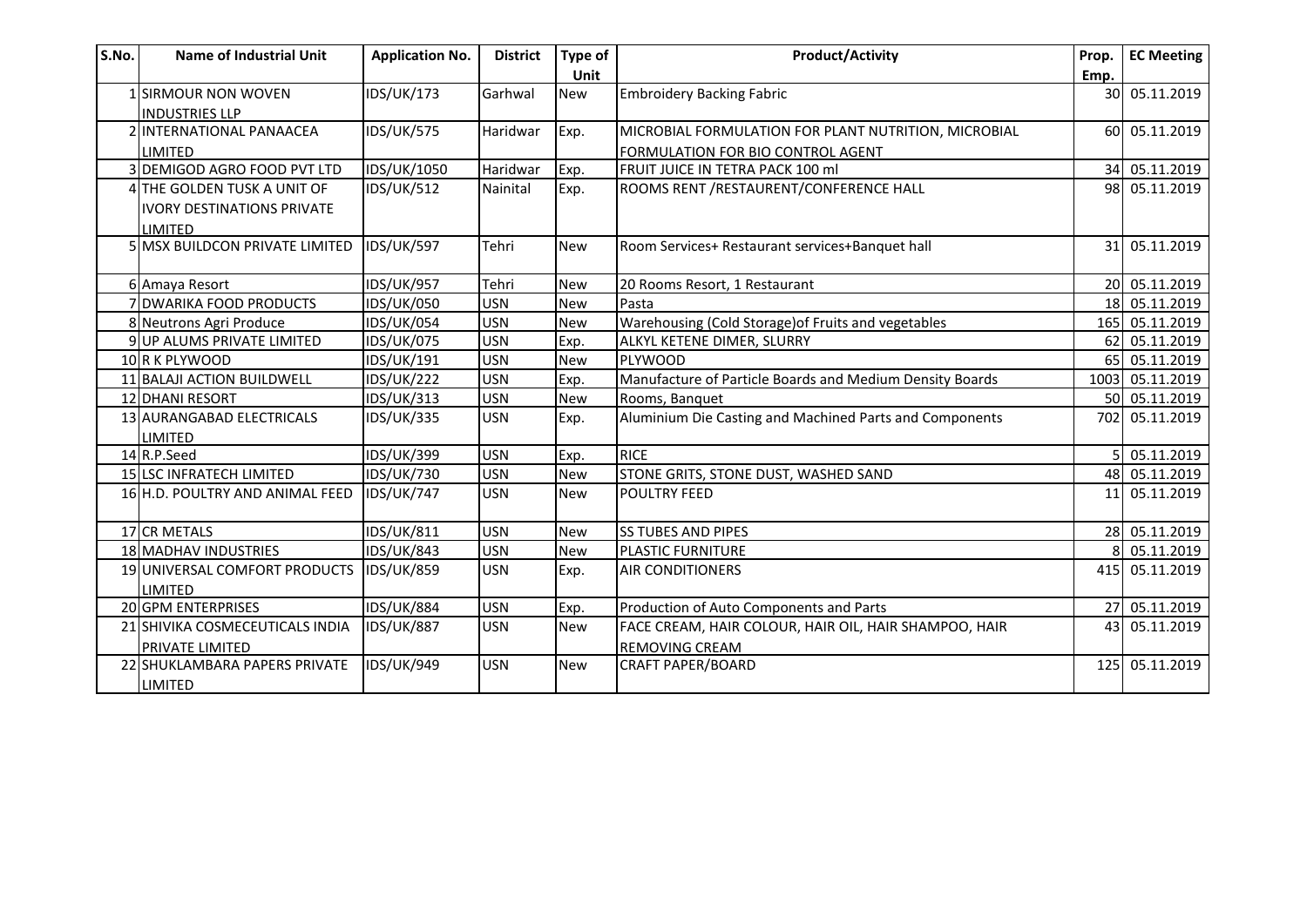| S.No. | <b>Name of Industrial Unit</b>             | <b>Application No.</b> | <b>District</b> | Type of<br>Unit | <b>Product/Activity</b>                                                      | Prop.<br>Emp. | EC Meeting     |
|-------|--------------------------------------------|------------------------|-----------------|-----------------|------------------------------------------------------------------------------|---------------|----------------|
|       | 1 AMAR UJALA PUBLICATIONS                  | <b>IDS/UK/362</b>      | Dehradun        | Exp.            | PUBLISHING OF NEWSPAPER (INCLUDING EXISTING CAPACITY-                        |               | 80 30.12.2019  |
|       | <b>LIMITED</b>                             |                        |                 |                 | 54150000 COPIES)                                                             |               |                |
|       | 2 M/s Siddhartha Palace                    | <b>IDS/UK/902</b>      | Dehradun        | <b>New</b>      | Hotel Industry (32 Rooms)                                                    |               | 40 30.12.2019  |
|       | 3 Reallab Biotech Private Limited          | <b>IDS/UK/877</b>      | Garhwal         | <b>New</b>      | Injectable Pharma Product on 100% capacity, Opthalamic Pharma                |               | 59 30.12.2019  |
|       |                                            |                        |                 |                 |                                                                              |               |                |
|       | 4 GANGA TOURISM                            | IDS/UK/1060            | Garhwal         | <b>New</b>      | Product on 100% Capacity<br>Room (20), Dormitory (32), Restaurant Income (1) |               | 29 30.12.2019  |
|       | 5 EXCEL PACK PVT LTD UNIT-2                | <b>IDS/UK/023</b>      | Haridwar        | Exp.            | INDUCTION HEAT SEAL / EPE CAP SEAL, ALUMINIUM LINER MATERIAL,                |               | 202 30.12.2019 |
|       |                                            |                        |                 |                 | <b>FLEXIBLE LAMINATE</b>                                                     |               |                |
|       | 6 NISHANT INDUSTRIES                       | <b>IDS/UK/038</b>      | Haridwar        | Exp.            | <b>MS Shaft</b>                                                              |               | 36 30.12.2019  |
|       | 7 SHOURYA HEALTHCARE                       | <b>IDS/UK/358</b>      | Haridwar        | <b>New</b>      | COMPACT TABLETS, HARD GELATIN CAPSULE, DRY VIAL INJECTABLES,                 |               | 64 30.12.2019  |
|       |                                            |                        |                 |                 | <b>DRY SYRUPS</b>                                                            |               |                |
|       | 8 EAPRO GLOBAL LIMITED - UNIT 2            | <b>IDS/UK/751</b>      | Haridwar        | <b>New</b>      | <b>ELECTRONICS CARDS</b>                                                     |               | 75 30.12.2019  |
|       |                                            |                        |                 |                 |                                                                              |               |                |
|       | 9 PURPLE TRIANGLE                          | <b>IDS/UK/853</b>      | Haridwar        | <b>New</b>      | PLASTIC AUTOMOBILE COMPONENTS                                                |               | 30 30.12.2019  |
|       | 10 M/s Jetstar Industries                  | IDS/UK/1110            | Tehri           | Exp.            | Color Coated Prole Sheet, Roll Forming Machine                               |               | 9 30.12.2019   |
|       | 11 BANKE BIHARI BUILDCON                   | IDS/UK/016             | <b>USN</b>      | <b>New</b>      | STONE GRIT OF 40/20 mm., STONE GRIT OF 10 mm., SAND                          |               | 25 30.12.2019  |
|       | 12K M PAPERS                               | <b>IDS/UK/042</b>      | <b>USN</b>      | Exp.            | <b>KRAFT PAPER</b>                                                           |               | 108 30.12.2019 |
|       | 13 DWARIKA ROLLER FLOUR MILL               | <b>IDS/UK/057</b>      | <b>USN</b>      | Exp.            | ATTA, MAIDA, SEMOLINA ( SUJI ), BRAN ( CHOKER)                               |               | 18 30.12.2019  |
|       | <b>PVT LTD</b>                             |                        |                 |                 |                                                                              |               |                |
|       | 14 AARNA HEALTHCARE                        | <b>IDS/UK/059</b>      | <b>USN</b>      | New             | NS 100 ML & 500 ML, DNS 100 ML & 500 ML, D-5, D-10                           |               | 193 30.12.2019 |
|       | 15 UNIVERSAL INDUSTRIES                    | <b>IDS/UK/208</b>      | <b>USN</b>      | New             | Bio Control Agents, Bio Fertilizers, Organic Mannur                          |               | 28 30.12.2019  |
|       | 16 DUKES PRODUCTS INDIA LIMITED            | IDS/UK/211             | <b>USN</b>      | Exp.            | Chocolate, Wafer, Extruded Snaks, Biscuit, Confectionary                     |               | 175 30.12.2019 |
|       |                                            |                        |                 |                 |                                                                              |               |                |
|       | 17 Parksons Packaging Ltd.                 | <b>IDS/UK/238</b>      | <b>USN</b>      | Exp.            | Manufacturing of Paper and Paper Board Carton                                |               | 40 30.12.2019  |
|       | 18 AURANGABAD AUTO                         | <b>IDS/UK/284</b>      | <b>USN</b>      | Exp.            | <b>AUTO PARTS, BRIGHT BAR</b>                                                |               | 32 30.12.2019  |
|       | <b>ENGINEERING PRIVATE LIMITED</b>         |                        |                 |                 |                                                                              |               |                |
|       | 19 DEVRISHI PAPERS PRIVATE                 | <b>IDS/UK/315</b>      | <b>USN</b>      | Exp.            | PACKING (KRAFT) PAPER                                                        |               | 100 30.12.2019 |
|       | <b>LIMITED</b>                             |                        |                 |                 |                                                                              |               |                |
|       | 20 NAARI PHARMA PRIVATE LIMITED IDS/UK/319 |                        | <b>USN</b>      | Exp.            | MISOPROSTOL 200MCG TABLETS, COMBI PACK, LEVONORGESTREL                       |               | 172 30.12.2019 |
|       |                                            |                        |                 |                 | <b>TABLETS</b>                                                               |               |                |
|       | 21 EMKAY AUTOMOBILE INDUSTRIES IDS/UK/338  |                        | <b>USN</b>      | Exp.            | SPRINGS FOR AUTOMOTIVE USE, SHEET METAL COMPONENTS                           |               | 63 30.12.2019  |
|       | <b>LIMITED</b>                             |                        |                 |                 |                                                                              |               |                |
|       | 22 SHANTI REFRIGERATION                    | <b>IDS/UK/619</b>      | <b>USN</b>      | Exp.            | AIR CONDITIONERS, WATER COOLER COMPONENT, REFRIGERATION                      |               | 175 30.12.2019 |
|       | <b>INDUSTRIES PRIVATE LIMITED</b>          |                        |                 |                 | <b>EQUIPMENT</b>                                                             |               |                |
|       | 23 ROYALE ENTERPRISES                      | <b>IDS/UK/658</b>      | <b>USN</b>      | Exp.            | Plastic Moulding per month                                                   |               | 20 30.12.2019  |
|       | 24 NEW NAINI INDUSTRIES                    | <b>IDS/UK/876</b>      | <b>USN</b>      | <b>New</b>      | PRINTED PACKAGING MATERIAL (LAMINATES)                                       |               | 16 30.12.2019  |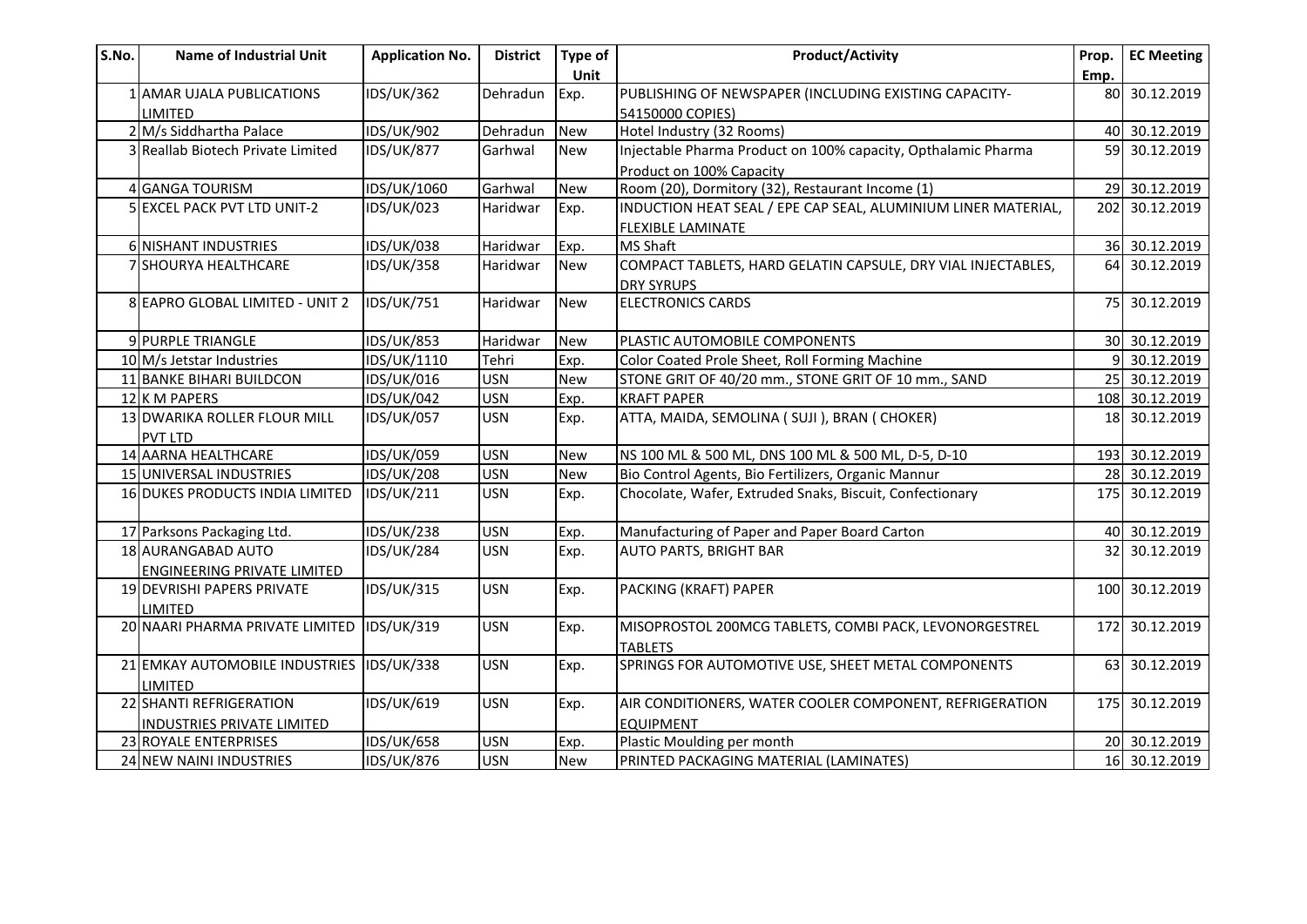| S.No. | <b>Name of Industrial Unit</b>            | <b>Application No.</b> | <b>District</b> | Type of    | <b>Product/Activity</b>                                   | Prop.           | <b>EC Meeting</b> |
|-------|-------------------------------------------|------------------------|-----------------|------------|-----------------------------------------------------------|-----------------|-------------------|
|       |                                           |                        |                 | Unit       |                                                           | Emp.            |                   |
|       | 1 HOTEL AERADYO INN                       | IDS/UK/1085            | Almora          | <b>New</b> | ROOM RENT (16), CONFERENCE HALL (1), RESTAURANT (1)       |                 | 09.09.2020        |
|       | 2 M/S BZOIE RESORTS & VENTURES            | <b>IDS/UK/496</b>      | Dehradun        | <b>New</b> | Hotel (18 Rooms)                                          | 22              | 09.09.2020        |
|       | PRIVATE LIMITED                           |                        |                 |            |                                                           |                 |                   |
|       | 3 FELICITY GROUP                          | <b>IDS/UK/883</b>      | Dehradun        | <b>New</b> | ROOM RENT SERVICE, DORMITORY SERVICE, ROOM SERVICE SALES, |                 | 20 09.09.2020     |
|       |                                           |                        |                 |            | HALL BOOKINGS (78 Rooms)                                  |                 |                   |
|       | 4 Himalayan Herbaria                      | IDS/UK/1112            | Garhwal         | <b>New</b> | <b>Herbal Extract</b>                                     | 28              | 09.09.2020        |
|       | <b>COOL CAPS INDUSTRIES PRIVATE</b>       | IDS/UK/1150            | Garhwal         | <b>New</b> | PET BOTTLE CAP                                            | 19 <sup>1</sup> | 09.09.2020        |
|       | LIMITED (UNIT-II)                         |                        |                 |            |                                                           |                 |                   |
|       | 6 GOLD PLUS GLASS INDUSTRY                | <b>IDS/UK/136</b>      | Haridwar        | Exp.       | <b>FLOAT GLASS</b>                                        |                 | 476 09.09.2020    |
|       | <b>LIMITED</b>                            |                        |                 |            |                                                           |                 |                   |
|       | 7 HSN BIOTECH                             | <b>IDS/UK/255</b>      | Haridwar        | <b>New</b> | Tablet, Liquid Orals                                      | 150             | 09.09.2020        |
|       | 8 ARHAM SHUDH WATER &                     | IDS/UK/701             | Haridwar        | Exp.       | HOT TOP, SLEEVES, WASHES                                  | 10 <sup>1</sup> | 09.09.2020        |
|       | <b>METALS PVT. LTD</b>                    |                        |                 |            |                                                           |                 |                   |
|       | 9 TUBE INVESTMENTS OF INDIA               | <b>IDS/UK/754</b>      | Haridwar        | Exp.       | ROOF ASSEMBLY, SIDE WALL ASSEMBLY                         |                 | 120 09.09.2020    |
|       | LIMITED (DIVISION TI METAL                |                        |                 |            |                                                           |                 |                   |
|       | FORMING)                                  |                        |                 |            |                                                           |                 |                   |
|       | 10 INDIANA METALS                         | <b>IDS/UK/779</b>      | Haridwar        | <b>New</b> | Lead Oxide                                                | 21              | 09.09.2020        |
|       | 11 PRASAD HERITAGE PROJECTS               | <b>IDS/UK/874</b>      | Haridwar        | <b>New</b> | ROOM RENT, RESTAURENT FOOD & BEVERAGES, SPA, MOD REVENUE  | 52 <sub>l</sub> | 09.09.2020        |
|       | PRIVATE LIMITED                           |                        |                 |            | (34 Rooms)                                                |                 |                   |
|       | 12 VERONICA PRINTERS                      | <b>IDS/UK/897</b>      | Haridwar        | Exp.       | mono cartons, corrugated boxes                            | 31              | 09.09.2020        |
|       | 13 A P PRINT 'N' PACK PRIVATE             | IDS/UK/1072            | Haridwar        | Exp.       | <b>CORRUGATED BOXES</b>                                   | 10 <sup>1</sup> | 09.09.2020        |
|       | <b>LIMITED</b>                            |                        |                 |            |                                                           |                 |                   |
|       | 14 Campus Activewear Private              | IDS/UK/1096            | Haridwar        | <b>New</b> | Footwear, Shoe upper                                      |                 | 500 09.09.2020    |
|       | Limited                                   |                        |                 |            |                                                           |                 |                   |
|       | 15 NORTHERN PLYWOOD PRODUCTS IDS/UK/994   |                        | Nainital        | Exp.       | PLYWOOD BOARD, PLY, VINEER, CEILING, TILES ETC            | 72              | 09.09.2020        |
|       |                                           |                        |                 |            |                                                           |                 |                   |
|       | 16 M/S DARRAMEKS HOTELS &                 | IDS/UK/650             | Tehri           | <b>New</b> | Hospitality in Hotel (Rent), Food & Beverages (79 Rooms)  | 190             | 09.09.2020        |
|       | DEVELOPERS PVT. LTD.                      |                        |                 |            |                                                           |                 |                   |
|       | 17 BEST QUALITY FASTNERS                  | IDS/UK/049             | <b>USN</b>      | Exp.       | Fasteners                                                 |                 | 10 09.09.2020     |
|       | 18 SBR AUTO COMPONENTS LIMITED IDS/UK/142 |                        | <b>USN</b>      | Exp.       | <b>Aluminium Casting Components</b>                       | 40              | 09.09.2020        |
|       |                                           |                        |                 |            |                                                           |                 |                   |
|       | 19 Prabha Engineers                       | <b>IDS/UK/159</b>      | <b>USN</b>      | <b>New</b> | TIPPER LOAD BODY, GURU LOAD BODY                          | 260             | 09.09.2020        |
|       | 20 R.D. PADDY PRODUCTS PRIVATE            | <b>IDS/UK/202</b>      | <b>USN</b>      | Exp.       | Rice and Rice Bran                                        | 10              | 09.09.2020        |
|       | LIMITED                                   |                        |                 |            |                                                           |                 |                   |
|       | 21 KATYAYINI PAPER MILLS PRIVATE          | <b>IDS/UK/294</b>      | <b>USN</b>      | Exp.       | WRITING PRINTING PAPER & NEWS PRINT                       | 205             | 09.09.2020        |
|       | LIMITED                                   |                        |                 |            |                                                           |                 |                   |
|       | 22 CHARMINAR POLYMERS                     | <b>IDS/UK/456</b>      | <b>USN</b>      | Exp.       | FILAMENT & BRUSH WIRE                                     |                 | 26 09.09.2020     |
|       | 23 SPECIAL CABLES PVT LTD                 | <b>IDS/UK/620</b>      | <b>USN</b>      | Exp.       | <b>CABLES &amp; WIRES</b>                                 |                 | 200 09.09.2020    |
|       | 24 UTKARSH FOOD PRODUCTS                  | <b>IDS/UK/686</b>      | <b>USN</b>      | Exp.       | SPICES (SPICES POWDER LIKE TURMERIC, CHILLI AND CORIANDER |                 | 19 09.09.2020     |
|       | 25 TULBROS FORMULATIONS                   | <b>IDS/UK/717</b>      | <b>USN</b>      | Exp.       | Tablets, Ointments                                        |                 | 10 09.09.2020     |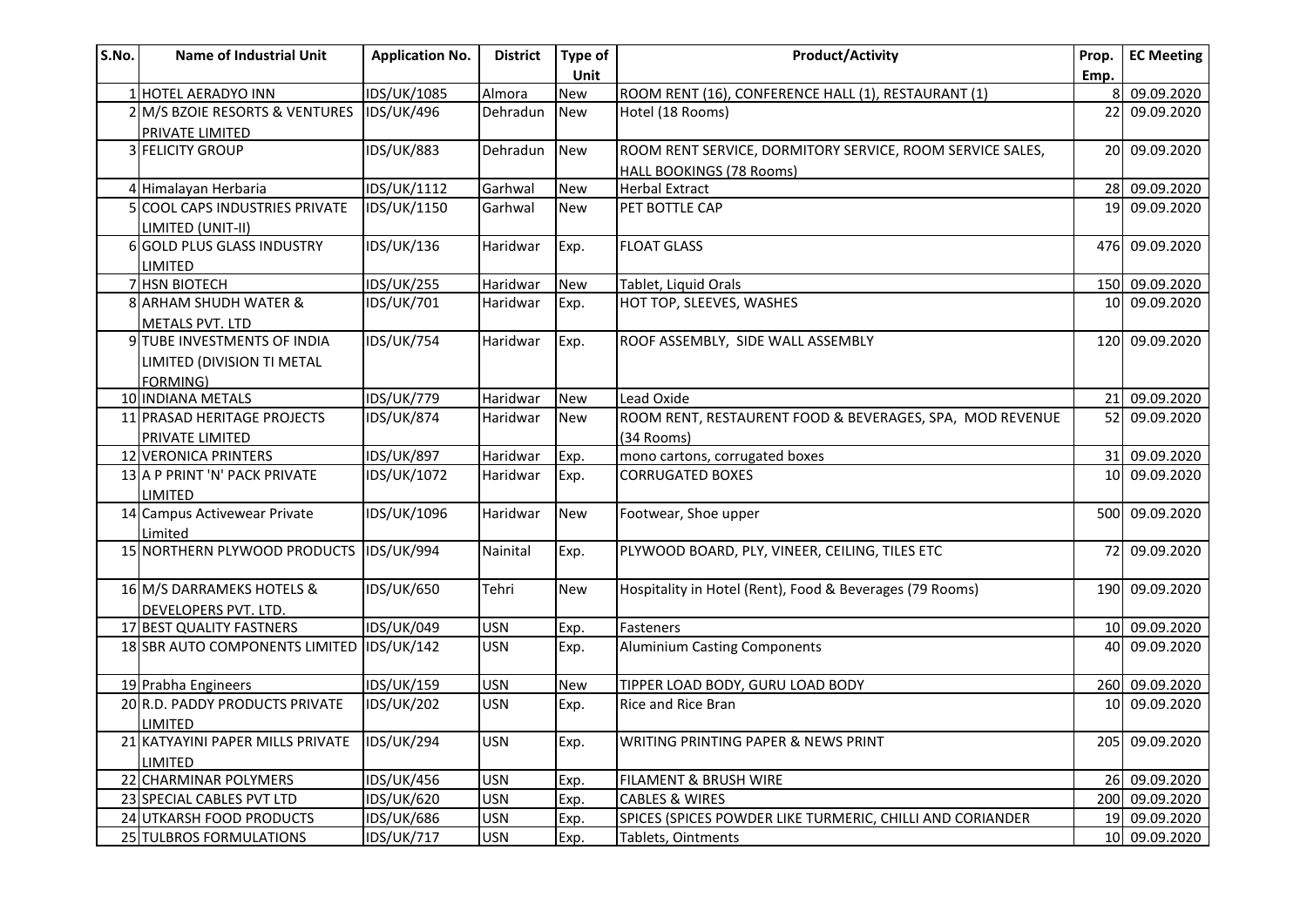| S.No. | Name of Industrial Unit               | <b>Application No.</b> | <b>District</b> | Type of    | <b>Product/Activity</b>                                       | Prop.      | <b>EC Meeting</b> |
|-------|---------------------------------------|------------------------|-----------------|------------|---------------------------------------------------------------|------------|-------------------|
|       |                                       |                        |                 | Unit       |                                                               | Emp.       |                   |
|       | 26 SEIKAKU ENGINEERS PRIVATE          | <b>IDS/UK/729</b>      | <b>USN</b>      | <b>New</b> | <b>Electrical Pannel &amp; Components</b>                     |            | 40 09.09.2020     |
|       | <b>LIMITED</b>                        |                        |                 |            |                                                               |            |                   |
|       | 27 Uniflex Precision Products Private | <b>IDS/UK/744</b>      | <b>USN</b>      | <b>New</b> | Tube Assembly, Hose Assembly                                  |            | 90 09.09.2020     |
|       | Limited                               |                        |                 |            |                                                               |            |                   |
|       | 28 Aura Packaging                     | <b>IDS/UK/756</b>      | <b>USN</b>      | <b>New</b> | Corrugated Boxes, Plastic moulded caps, Flip of Seal          |            | 13 09.09.2020     |
|       | 29 Wiretech Auto Industries           | <b>IDS/UK/801</b>      | <b>USN</b>      | <b>New</b> | Bright Steel Wire/Rods/Bars (Finished Drawing Wire/Rods/Bars) |            | 21 09.09.2020     |
|       |                                       |                        |                 |            |                                                               |            |                   |
|       | <b>30 KASHI VISHWANATH TEXTILE</b>    | <b>IDS/UK/830</b>      | <b>USN</b>      | Exp.       | <b>PET FIBER</b>                                              | <b>221</b> | 09.09.2020        |
|       | <b>MILL PRIVATE LIMITED</b>           |                        |                 |            |                                                               |            |                   |
|       | 31 M/S S.K. PACKING INDUSTRIES        | <b>IDS/UK/895</b>      | <b>USN</b>      | Exp.       | <b>CORRUGATED BOXES</b>                                       |            | 50 09.09.2020     |
|       | 32 RAJLAKSHMI PAPER AND BOARD         | <b>IDS/UK/903</b>      | <b>USN</b>      | Exp.       | KRAFT PAPER/ BROWN PAPER/PACKING PAPER                        |            | 75 09.09.2020     |
|       | <b>PRIVATE LIMITED</b>                |                        |                 |            |                                                               |            |                   |
|       | <b>33 BAKERS CIRCLE INDIA PRIVATE</b> | <b>IDS/UK/945</b>      | <b>USN</b>      | <b>New</b> | CAKES, COOKIES, PIES, DESSERTS, CONFECTION PRODUCTS ETC       |            | 360 09.09.2020    |
|       | <b>LIMITED</b>                        |                        |                 |            |                                                               |            |                   |
|       | 34 FROZO FUN FOODS                    | IDS/UK/946             | <b>USN</b>      | <b>New</b> | <b>VEGETABLES, FRUITS PROCESSING</b>                          |            | 09.09.2020        |
|       | 35 ATUL PLASTIC INDUSTRIES            | IDS/UK/1098            | <b>USN</b>      | <b>New</b> | <b>PLASTIC HANDLE</b>                                         |            | 20 09.09.2020     |
|       | 36 MRR FOODS                          | IDS/UK/1102            | <b>USN</b>      | <b>New</b> | <b>Bread</b>                                                  |            | 27 09.09.2020     |
|       | 37 M/S GRAPHIX                        | IDS/UK/1127            | <b>USN</b>      | <b>New</b> | MULTILAYER PACKAGING LAMINATE                                 |            | 18 09.09.2020     |
|       | <b>38 VISION ENGINEERING</b>          | IDS/UK/1140            | <b>USN</b>      | <b>New</b> | Paper Blank, Paper Bottom                                     |            | 15 09.09.2020     |
|       | <b>TECHONOLOGIES</b>                  |                        |                 |            |                                                               |            |                   |
|       | 39 JAY HARY KRISHNA MILK FOODS        | IDS/UK/1221            | <b>USN</b>      | <b>New</b> | PASTEURIZED MILK (LITRES), CURD (LITRES), PANEER (KILOGRAMS), |            | 10 09.09.2020     |
|       |                                       |                        |                 |            | <b>BUTTER (LITRES), DESI GHEE (LITRES)</b>                    |            |                   |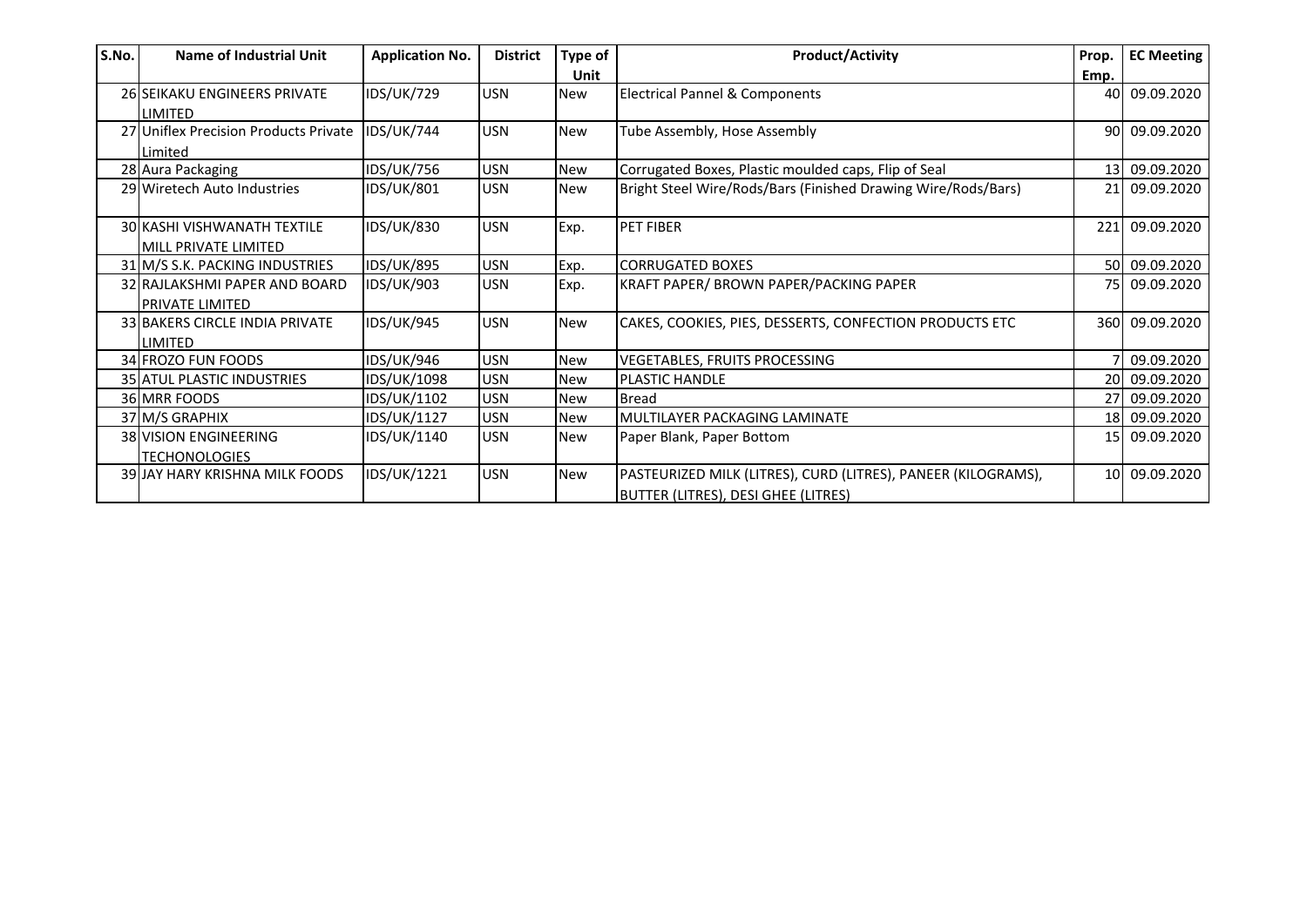| S.No. | Name of Industrial Unit                     | <b>Application No.</b> | <b>District</b> | Type of    | <b>Product/Activity</b>                                      | Prop. | <b>EC Meeting</b> |
|-------|---------------------------------------------|------------------------|-----------------|------------|--------------------------------------------------------------|-------|-------------------|
|       |                                             |                        |                 | Unit       |                                                              | Emp.  |                   |
|       | 1 SHIVALIK GANGA HOTELS PVT LTD IDS/UK/186  |                        | Almora          | <b>New</b> | ROOM RENT RECEIVABLE, PARTY HALL, RESTAURANT (11 Rooms, 1    |       | 30 28.09.2020     |
|       |                                             |                        |                 |            | Party Hall, 1 Restaurant)                                    |       |                   |
|       | <b>2IPRUDENT SPA AND RESORTS</b>            | <b>IDS/UK/834</b>      | Almora          | <b>New</b> | ROOM RENT, RESTAURENT, BAR AND SPA, OTHERS                   |       | 80 28.09.2020     |
|       | <b>PRIVATE LIMITED</b>                      |                        |                 |            |                                                              |       |                   |
|       | 3 M/s Santladevi Resorts                    | IDS/UK/1168            | Dehradun        | <b>New</b> | Hotel                                                        |       | 50 28.09.2020     |
|       | 4 DR. SMITHS BIOTECH PVT. LTD.              | <b>IDS/UK/451</b>      | Haridwar        | <b>New</b> | Metvites, Ofloxacin, Isotretinoin USP, Vit D3 Formula        |       | 65 28.09.2020     |
|       | 5 ALF ENGINEERING COMPANY                   | <b>IDS/UK/758</b>      | Haridwar        | Exp.       | m v parts (chasis & other assemblies), fan sheet metal parts |       | 73 28.09.2020     |
|       | 6 MAHABAL AUTO ANCILLARIES                  | <b>IDS/UK/153</b>      | <b>USN</b>      | Exp.       | Front & Rear Wheel Axle, CYLLINDER HEAD, CRANK SHAFT/CAM     |       | 404 28.09.2020    |
|       | <b>PRIVATE LIMITED</b>                      |                        |                 |            | SHAFT, NON FERROUS FOUNDRY (GOODS CASTING)                   |       |                   |
|       | <b>7 TRIKUTA ENTERPRISES</b>                | <b>IDS/UK/177</b>      | <b>USN</b>      | <b>New</b> | <b>MONOFILAMENT YARNS</b>                                    |       | 31 28.09.2020     |
|       | <b>8 K S KAGAZ PRODUCTS PRIVATE</b>         | <b>IDS/UK/194</b>      | <b>USN</b>      | <b>New</b> | PULP & PAPER MANUFACTURING MACHINES                          |       | 16 28.09.2020     |
|       | <b>LIMITED</b>                              |                        |                 |            |                                                              |       |                   |
|       | 9 TIRUPATI HERBAL                           | <b>IDS/UK/392</b>      | <b>USN</b>      | <b>New</b> | Sennoside                                                    |       | 28.09.2020        |
|       | 10 NARAYANI INDUSTRIES                      | IDS/UK/601             | <b>USN</b>      | <b>New</b> | Drum                                                         |       | 28 28.09.2020     |
|       | 11 VEGA AUTO ACCESSORIES PVT LTD IDS/UK/644 |                        | <b>USN</b>      | Exp.       | <b>HELMET</b>                                                |       | 127 28.09.2020    |
|       |                                             |                        |                 |            |                                                              |       |                   |
|       | 12 KUMAON PACKAGING                         | <b>IDS/UK/734</b>      | <b>USN</b>      | <b>New</b> | <b>CORRUGATED BOXES</b>                                      |       | 41 28.09.2020     |
|       | <b>INDUSTRIES LLP</b>                       |                        |                 |            |                                                              |       |                   |
|       | 13 APEX INTERNATIONAL                       | <b>IDS/UK/891</b>      | <b>USN</b>      | Exp.       | <b>SYNTHETIC MONOFILAMENTS</b>                               |       | 92 28.09.2020     |
|       | 14 KAILASHIDEVI PULPS AND PAPER             | <b>IDS/UK/972</b>      | <b>USN</b>      | <b>New</b> | Duplex Paper, Board                                          |       | 40 28.09.2020     |
|       | <b>PRODUCTS</b>                             |                        |                 |            |                                                              |       |                   |
|       | 15 Sheel Chand Flour Mills Pyt. Ltd.        | IDS/UK/1214            | <b>USN</b>      | <b>New</b> | Wheat Flour, Wheat Semolina, Wheat Bran                      |       | 23 28.09.2020     |
|       |                                             |                        |                 |            |                                                              |       |                   |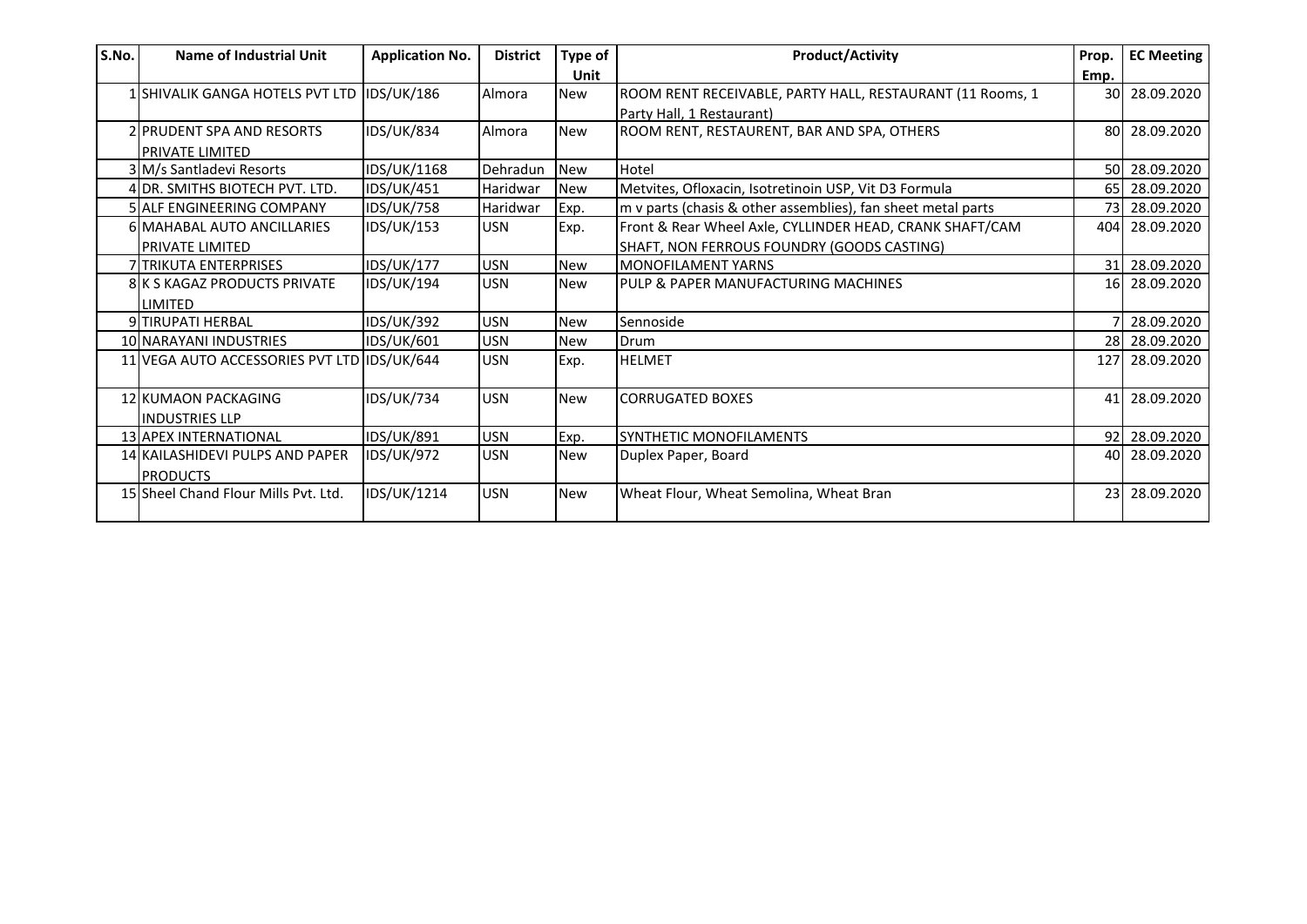| S.No. | <b>Name of Industrial Unit</b>                    | <b>Application No.</b> | <b>District</b> | Type of<br>Unit | <b>Product/Activity</b>                                          | Prop.<br>Emp. | <b>EC Meeting</b> |
|-------|---------------------------------------------------|------------------------|-----------------|-----------------|------------------------------------------------------------------|---------------|-------------------|
|       | 1 HEIGHT VIEW RESIDENCY                           | <b>IDS/UK/662</b>      | Dehradun        | New             | <b>GUUEST HOUSE ( NUMBER OF GUEST)</b>                           |               | 25 10.12.2020     |
|       | 2 SAMARTH ENTERPRIESE                             | <b>IDS/UK/520</b>      | Garhwal         | Exp.            | pet preform, pet bottle                                          |               | 9 10.12.2020      |
|       | 3 HSN INTERNATIONAL                               | <b>IDS/UK/302</b>      | Haridwar        | Exp.            | Tablet, Liquid Orals, Ointments                                  |               | 525 10.12.2020    |
|       | 4 SKYMAP HEALTHCARE PRIVATE<br><b>LIMITED</b>     | <b>IDS/UK/418</b>      | Haridwar        | Exp.            | Eye Drop, Ampule (20000x2), Vial, Inj. Vial                      |               | 380 10.12.2020    |
|       | 5 FAST PHARMA PRIVATE LIMITED                     | <b>IDS/UK/503</b>      | Haridwar        | <b>New</b>      | Ointment Tube, Liquid Oral, Injectable Ampules, Injectable Voils |               | 179 10.12.2020    |
|       | 6 Hamilton Housewares Private<br>Limited Unit IV  | <b>IDS/UK/722</b>      | Haridwar        | New             | Tableware Kitchenware, Household article of steel                |               | 94 10.12.2020     |
|       | 7 STAR METAL INDUSTRIES                           | <b>IDS/UK/786</b>      | Haridwar        | New             | <b>LEAD</b>                                                      |               | 39 10.12.2020     |
|       | 8 AROMA CRAFT & TISSUES<br><b>PRIVATE LIMITED</b> | IDS/UK/1179            | Haridwar        | Exp.            | <b>CRAFT PAPER</b>                                               |               | 105 10.12.2020    |
|       | 9 M/s Mercy Wood International                    | IDS/UK/1197            | Haridwar        | New             | Plywood, Block Board, Door, Veener, Planks etc.                  |               | 93 10.12.2020     |
|       | 10 KNT FOODS & HERBOVED<br><b>PRIVATE LIMITED</b> | IDS/UK/1243            | Haridwar        | <b>New</b>      | Juices, Sweets, Spices, Jam & Ketchup                            |               | 50 10.12.2020     |
|       | 11 GREENDOT HEALTH FOODS PVT.<br><b>LTD</b>       | IDS/UK/1244            | Haridwar        | Exp.            | <b>READY TO EAT SNACKS-NAMKEEN</b>                               |               | 195 10.12.2020    |
|       | 12 AMAR UJALA LIMITED                             | IDS/UK/1174            | Nainital        | Exp.            | PUBLICATIONS OF DAILY HINDI NEWSPAPER                            |               | 155 10.12.2020    |
|       | 13 PRITHVI SCREENING PLANT                        | IDS/UK/1222            | Nainital        | New             | Screening of minerals to produce Sand, Reta, Bajri and Grits     |               | 28 10.12.2020     |
|       | 14 KUNSTOPLAST INDIA LIMITED                      | IDS/UK/906             | Tehri           | <b>New</b>      | <b>Plastic Mould Parts</b>                                       |               | 8 10.12.2020      |
|       | 15 RIGHT TIGHT FASTENERS PVT.LTD                  | IDS/UK/269             | <b>USN</b>      | Exp.            | <b>FASTENERS</b>                                                 |               | 90 10.12.2020     |
|       | 16 KANSAL RICE MILL                               | <b>IDS/UK/342</b>      | <b>USN</b>      | Exp.            | Rice, Rice Bran, Husk                                            |               | 7 10.12.2020      |
|       | 17 SWASTIK POLYMERS                               | <b>IDS/UK/390</b>      | <b>USN</b>      | <b>New</b>      | <b>FILAMENTS BRISTLES</b>                                        |               | 23 10.12.2020     |
|       | 18 SPICER INDIA PRIVATE LIMITED                   | <b>IDS/UK/394</b>      | <b>USN</b>      | Exp.            | Axle, Drive Shaft                                                |               | 278 10.12.2020    |
|       | 19 ALF ENGINEERING PRIVATE<br><b>LIMITED</b>      | IDS/UK/861             | <b>USN</b>      | Exp.            | CHASSIS, CHILD PARTS SETS, SUSP.ASSY.PARTS                       |               | 76 10.12.2020     |
|       | 20 RUDRA INFRATECH PRIVATE<br><b>LIMITED</b>      | IDS/UK/1063            | <b>USN</b>      | New             | <b>TOOLS AND DIES</b>                                            |               | 20 10.12.2020     |
|       | 21 AYUSHMAN MULTISPECIALITY<br><b>HOSPITAL</b>    | IDS/UK/1079            | <b>USN</b>      | New             | Hospital Services + OPD Services                                 |               | 59 10.12.2020     |
|       | 22 GEET POLYMERS                                  | IDS/UK/1176            | <b>USN</b>      | New             | PET PREFORM                                                      |               | 10 10.12.2020     |
|       | 23 Laopala Rg Ltd.                                | IDS/UK/1387            | <b>USN</b>      | New             | Opal Glass Ware & Kitchenware in MT                              |               | 250 10.12.2020    |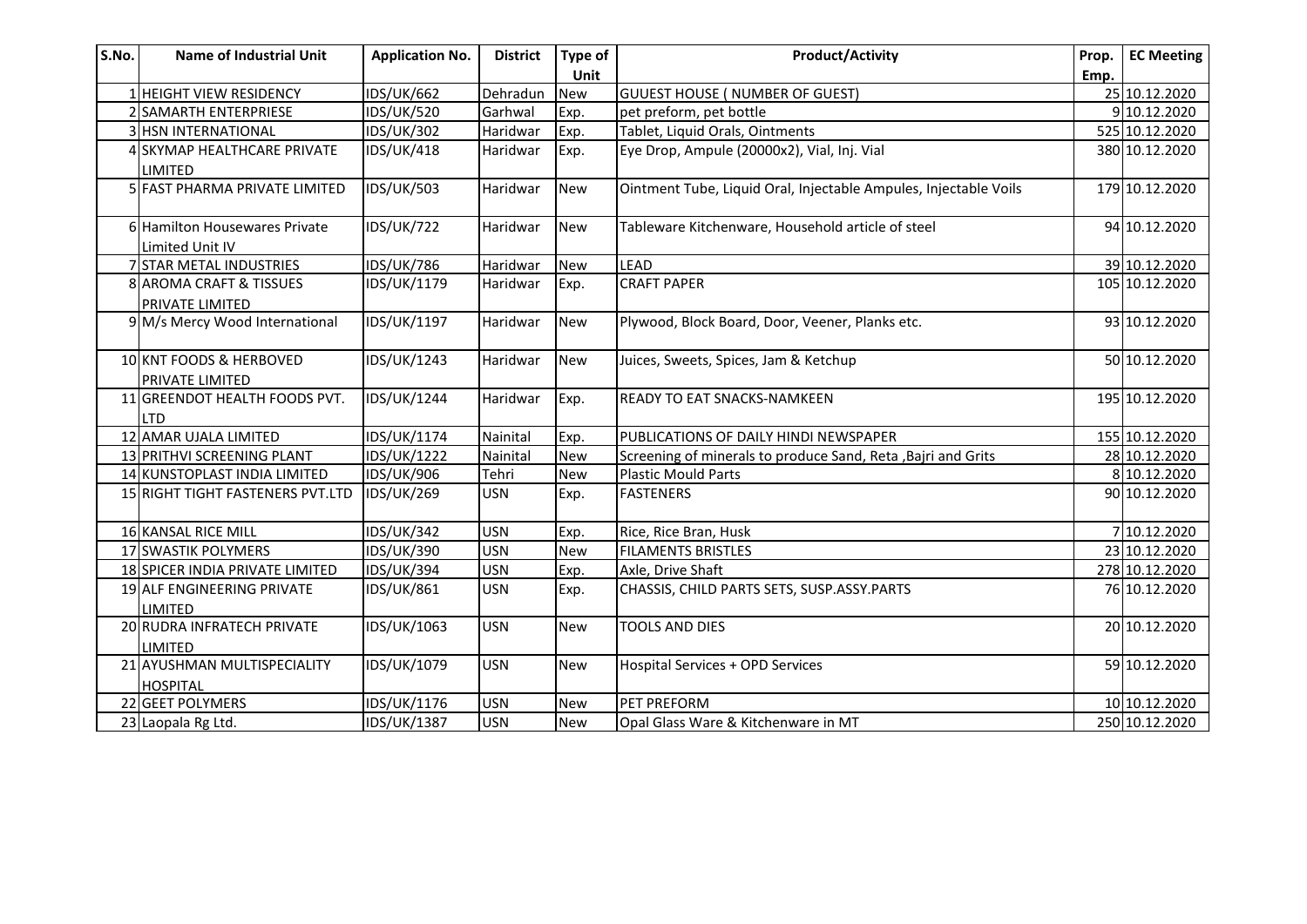| S.No. | <b>Name of Industrial Unit</b>       | <b>Application No.</b> | <b>District</b> | Type of    | <b>Product/Activity</b>                                        | Prop. | <b>EC Meeting</b> |
|-------|--------------------------------------|------------------------|-----------------|------------|----------------------------------------------------------------|-------|-------------------|
|       |                                      |                        |                 | Unit       |                                                                | Emp.  |                   |
|       | 1 HOTEL SHRI MAHANANDA               | <b>IDS/UK/627</b>      | Garhwal         | <b>New</b> | Hotel (76 Rooms)                                               |       | 49 18.03.2021     |
|       | 2 TIRUPATI BALAJI LUDHIYANA          | IDS/UK/306             | Haridwar        | <b>New</b> | <b>LINGKARAN WIRE</b>                                          |       | 15 18.03.2021     |
|       | LINGKARAN WIRE HIGH CARBON           |                        |                 |            |                                                                |       |                   |
|       | <b>STEEL</b>                         |                        |                 |            |                                                                |       |                   |
|       | 3 ALTAR SRI LABS PVT. LTD.           | <b>IDS/UK/436</b>      | Haridwar        | Exp.       | TABLET, CAPSULE, DRY SYRUP                                     |       | 3 18.03.2021      |
|       | 4 V.G. ELECTRONICS                   | <b>IDS/UK/546</b>      | Haridwar        | Exp.       | ELECTRICAL LIGHTING PLASTIC COMPONENTS, PRINTED CIRCUIT        |       | 95 18.03.2021     |
|       |                                      |                        |                 |            | BOARD, METAL CORE PRINTED CIRCUIT BOARD                        |       |                   |
|       | 5 V-Guard Industries Limited         | <b>IDS/UK/984</b>      | Haridwar        | <b>New</b> | <b>CEILING FANS</b>                                            |       | 850 18.03.2021    |
|       | 6 SHREEJI PROPACK PVT LIMITED        | IDS/UK/1171            | Haridwar        | Exp.       | <b>LAMINATED TUBES</b>                                         |       | 186 18.03.2021    |
|       | <b>7 PSYCHOTROPICS INDIA LIMITED</b> | IDS/UK/1234            | Haridwar        | <b>New</b> | <b>PELLETS</b>                                                 |       | 114 18.03.2021    |
|       |                                      |                        |                 |            |                                                                |       |                   |
|       | 8 SAIISHWAR FOOD INDUSTRIES          | IDS/UK/1370            | Haridwar        | <b>New</b> | Namkeen, fryums, Pellets                                       |       | 30 18.03.2021     |
|       | <b>PRIVATE LIMITED</b>               |                        |                 |            |                                                                |       |                   |
|       | 9 VIVOTEX PHARMA LLP                 | IDS/UK/1442            | Haridwar        | <b>New</b> | Pharma Medicines (Teblet), Pharma Medicines (Capsules), Pharma |       | 24 18.03.2021     |
|       |                                      |                        |                 |            | Medicines (Liquid Bottles)                                     |       |                   |
|       | 10 THE ALPINE CHALET RESORT          | <b>IDS/UK/793</b>      | Nainital        | <b>New</b> | ROOM RENT, FOOD COURT                                          |       | 12 18.03.2021     |
|       | 11 char machan resort                | IDS/UK/1248            | Rudrapray       | <b>New</b> | COTTAGE ROOMS (19), RESTAURANT SERVICE (1)                     |       | 12 18.03.2021     |
|       |                                      |                        | ag              |            |                                                                |       |                   |
|       | 12 UMASHAKTI STEELS PRIVATE          | <b>IDS/UK/052</b>      | <b>USN</b>      | Exp.       | <b>INGOT, FOUNDARY</b>                                         |       | 75 18.03.2021     |
|       | <b>LIMITED</b>                       |                        |                 |            |                                                                |       |                   |
|       | 13 MURLIWALA STONE INDUSTRY          | <b>IDS/UK/223</b>      | <b>USN</b>      | <b>New</b> | <b>SAND AND GRITS</b>                                          |       | 8 18.03.2021      |
|       | <b>LIMITED</b>                       |                        |                 |            |                                                                |       |                   |
|       | 14 SINGHAL SPINTEX PRIVATE           | <b>IDS/UK/484</b>      | <b>USN</b>      | Exp.       | <b>COTTON YARN &amp; RECYCLE COTTON FIBRE</b>                  |       | 40 18.03.2021     |
|       | LIMITED                              |                        |                 |            |                                                                |       |                   |
|       | <b>15 GOODWEAR FASHIONS PRIVATE</b>  | <b>IDS/UK/821</b>      | <b>USN</b>      | Exp.       | <b>WATER JET FABRIC COATED</b>                                 |       | 30 18.03.2021     |
|       | <b>LIMITED</b>                       |                        |                 |            |                                                                |       |                   |
|       | 16 J.S. PACKAGING                    | IDS/UK/1232            | <b>USN</b>      | Exp.       | Corrugated Boxes, Sheets & Rolls                               |       | 10 18.03.2021     |
|       | 17 Shanti Frozen Foods               | IDS/UK/1235            | <b>USN</b>      | <b>New</b> | frozen fruits and vegetables                                   |       | 64 18.03.2021     |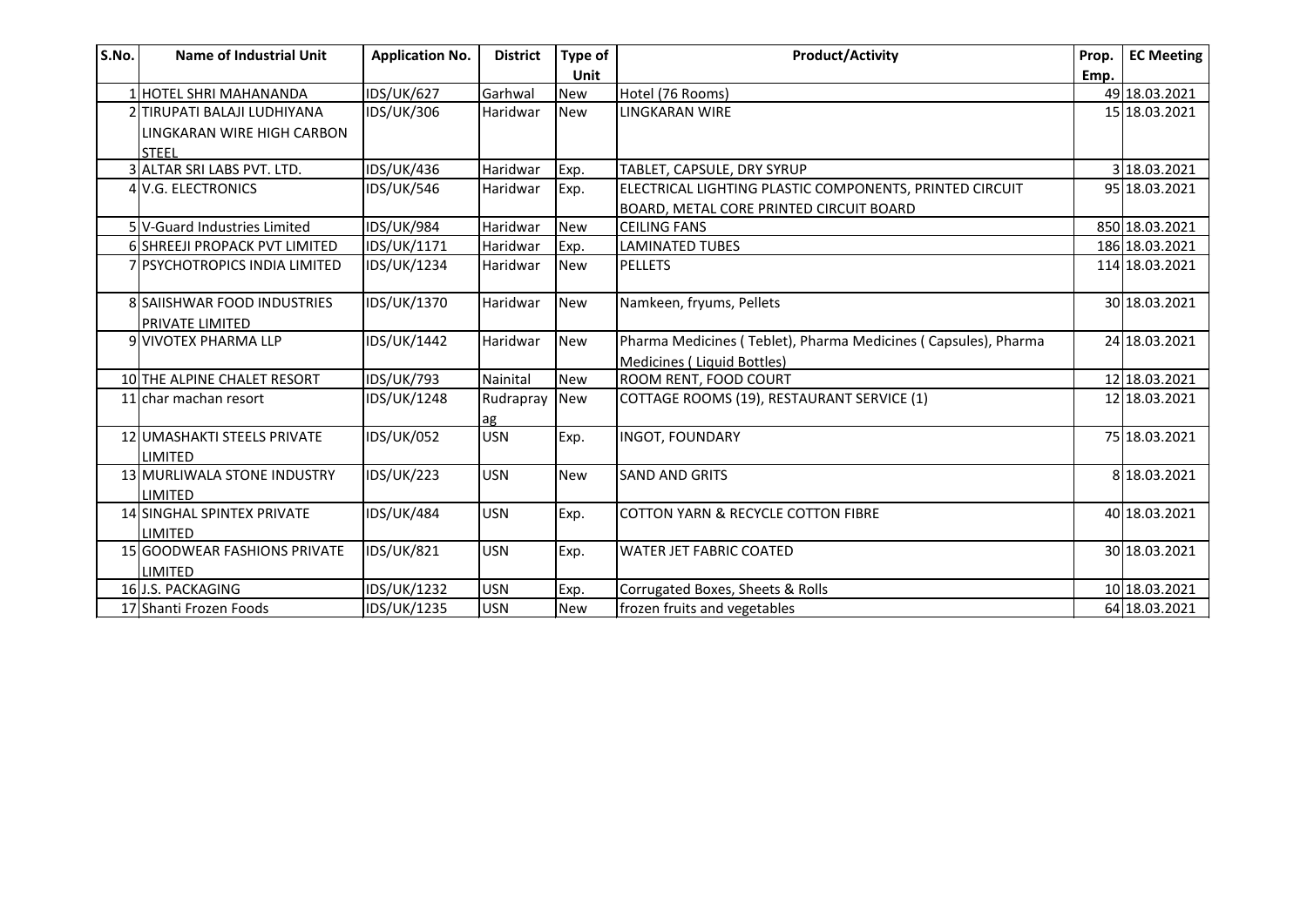| S.No. | <b>Name of Industrial Unit</b>     | <b>Application No.</b> | <b>District</b> | Type of    | <b>Product/Activity</b>                                                    | Prop. | <b>EC Meeting</b> |
|-------|------------------------------------|------------------------|-----------------|------------|----------------------------------------------------------------------------|-------|-------------------|
|       |                                    |                        |                 | Unit       |                                                                            | Emp.  |                   |
|       | 1 HOTELS CONTROL PVT. LTD.         | <b>IDS/UK/236</b>      | Dehradun        | Exp.       | hospitality services(Rooms, Restaurants, banquets, bar, spa,               |       | 65 04.08.2021     |
|       |                                    |                        |                 |            | conventions etc.) - 126                                                    |       |                   |
|       | 2 WINTECH ECO SOLUTIONS            | IDS/UK/391             | Dehradun        | <b>New</b> | AIR HANDLING UNIT, DEHUMIDIFIER                                            |       | 30 04.08.2021     |
|       | PRIVATE LIMITED                    |                        |                 |            |                                                                            |       |                   |
|       | 3 M/s Clover Organic Pvt. Ltd.     | IDS/UK/1105            | Dehradun        | <b>New</b> | Probiotic (Bacterial Inoculant)                                            |       | 804.08.2021       |
|       | 4 Hotel pacific Mussoorie (Nagalia | IDS/UK/1122            | Dehradun        | Exp.       | Hotel rooms & Restaurant (48 Rooms)                                        |       | 10 04.08.2021     |
|       | Hotels)                            |                        |                 |            |                                                                            |       |                   |
|       | 5 ALEXIA PANELS                    | IDS/UK/1388            | Dehradun        | Exp.       | <b>ACP SHEETS</b>                                                          |       | 45 04.08.2021     |
|       | 6 HOTEL BLESSINGS RESIDENCY        | IDS/UK/1441            | Dehradun        | <b>New</b> | Hotel                                                                      |       | 15 04.08.2021     |
|       | 7 M/S. ALSTONE INTERNATIONAL       | IDS/UK/1479            | Dehradun        | Exp.       | Aluminium Composite Panel                                                  |       | 165 04.08.2021    |
|       | 8 PUNARNAVA YOG FOUNDATION         | IDS/UK/1494            | Dehradun        | <b>New</b> | Income from SPA and Yoga, Income from Stay Charges, Income from            |       | 69 04.08.2021     |
|       |                                    |                        |                 |            | Diet Charges                                                               |       |                   |
|       | 9 HIMANI ENTERPRISES               | IDS/UK/1503            | Dehradun        | <b>New</b> | Energy                                                                     |       | 4 04.08.2021      |
|       | 10 DATALINK INDUSTRIAL             | IDS/UK/1537            | Dehradun        | Exp.       | Ribbon cartridge, Laser toner Cart, Refills for ribbons, Power strips,     |       | 190 04.08.2021    |
|       | CORPORATION                        |                        |                 |            | Inkjet inks                                                                |       |                   |
|       | 11 YADUVIR SINGH GOSAIN's 500KW    | IDS/UK/1486            | Garhwal         | <b>New</b> | ELECTRICITY GENERATED BY SOLAR PV MODULE                                   |       | 4 04.08.2021      |
|       | Solar Power Plant                  |                        |                 |            |                                                                            |       |                   |
|       | 12 VRH ENTERPRISES                 | <b>IDS/UK/138</b>      | Haridwar        | Exp.       | PET BOTTLES & CONTAINERS                                                   |       | 19 04.08.2021     |
|       | 13 YURVIE PACKAGING PVT. LTD.      | <b>IDS/UK/433</b>      | Haridwar        | Exp.       | <b>LAMI TUBES</b>                                                          |       | 70 04.08.2021     |
|       | 14 YACCA LIFE SCIENCES PRIVATE     | <b>IDS/UK/446</b>      | Haridwar        | Exp.       | Tablet, Capsule, Ointment, Liquid                                          |       | 39 04.08.2021     |
|       | <b>LIMITED</b>                     |                        |                 |            |                                                                            |       |                   |
|       | 15 AVADH RAIL INFRA                | <b>IDS/UK/564</b>      | Haridwar        | <b>New</b> | BRAKE DISC, SEAM LESS TUBE PART (000G-M), SEAM LESS TUBE PART              |       | 70 04.08.2021     |
|       | LIMITED(UNITIV)                    |                        |                 |            | (0001-1M), SEAM LESS TUBE PART (0004-1M), SEAM LESS TUBE PART              |       |                   |
|       |                                    |                        |                 |            | $(000AB-M2)$                                                               |       |                   |
|       | 16 BML Parenteral Drugs            | <b>IDS/UK/565</b>      | Haridwar        | <b>New</b> | LDPE-500 ML, LDPE-250 ML, LDPE-20 ML, LDPE-10 ML                           |       | 194 04.08.2021    |
|       | 17 AJALDEEP ENGINEERING LLP        | <b>IDS/UK/567</b>      | Haridwar        | <b>New</b> | ARC QUENCHER, FACE SHIELD, PLASTIC WATER MUG, TOOL BOX,                    |       | 19 04.08.2021     |
|       |                                    |                        |                 |            | <b>MANUFACTURING SERVICES (JOB WORK)</b>                                   |       |                   |
|       | 18 OSHO FLEXIBLES LIMITED          | <b>IDS/UK/589</b>      | Haridwar        | <b>New</b> | Plain poly film, plain /plastic laminated/printed plastic packing material |       | 91 04.08.2021     |
|       |                                    |                        |                 |            |                                                                            |       |                   |
|       | 19 Anarobic Energy Private Limited | IDS/UK/1054            | Haridwar        | <b>New</b> | Bio CNG, Organic Fertilizer                                                |       | 27 04.08.2021     |
|       |                                    |                        |                 |            |                                                                            |       |                   |
|       | 20 SRA ASSOCIATES                  | IDS/UK/1104            | Haridwar        | <b>New</b> | DELUX ROOM (10 Rooms), SEMI DELUX ROOM (17 Rooms), KITTY                   |       | 33 04.08.2021     |
|       |                                    |                        |                 |            | PARTY (50 Seats), BENQUETE HALL (300 Seats), GARDEN PARTY (50              |       |                   |
|       |                                    |                        |                 |            | Seats) & RESTAURANT (45 Seats)                                             |       |                   |
|       | 21 HOTEL ROYAL VARINDABAN          | <b>IDS/UK/1121</b>     | Haridwar        | <b>New</b> | ROYAL CLASSIC ROOMS, ROYAL PREMIUM ROOMS, ROYAL SUIT,                      |       | 54 04.08.2021     |
|       |                                    |                        |                 |            | ROYAL FAMILY SUIT, KITTY (85 Rooms)                                        |       |                   |
|       | 22 BAJAJ NUTRACEUTICALS UNIT II    | IDS/UK/1199            | Haridwar        | <b>New</b> | Tablet, Capsule, Syrup, Powder, Cosmetic Products                          |       | 145 04.08.2021    |
|       | 23 M/s Kuber Kutiya Stone Crusher  | IDS/UK/1228            | Haridwar        | <b>New</b> | <b>Stone Crusher</b>                                                       |       | 17 04.08.2021     |
|       |                                    |                        |                 |            |                                                                            |       |                   |
|       | 24 PROGRESSIVE LIFE SCIENCES PVT   | IDS/UK/1444            | Haridwar        | Exp.       | Tablet, Capsule, Liquid                                                    |       | 18 04.08.2021     |
|       | <b>LTD</b>                         |                        |                 |            |                                                                            |       |                   |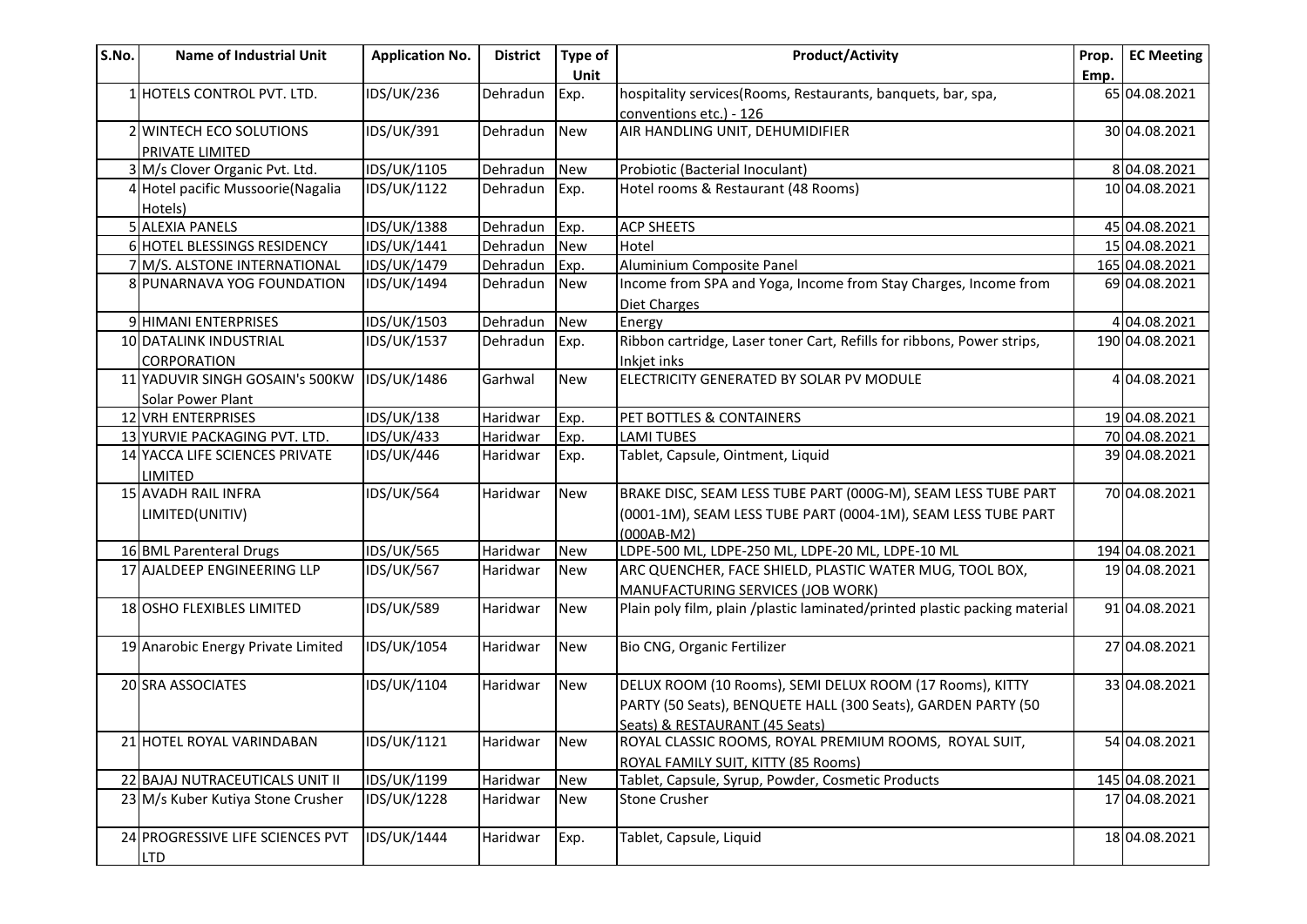| S.No. | <b>Name of Industrial Unit</b>               | <b>Application No.</b> | <b>District</b> | Type of    | <b>Product/Activity</b>                                      | Prop. | <b>EC Meeting</b> |
|-------|----------------------------------------------|------------------------|-----------------|------------|--------------------------------------------------------------|-------|-------------------|
|       |                                              |                        |                 | Unit       |                                                              | Emp.  |                   |
|       | 25 R G Industries                            | <b>IDS/UK/1482</b>     | Haridwar        | <b>New</b> | <b>Transformer Tanks</b>                                     |       | 25 04.08.2021     |
|       | 26 PANCHWATI NUTRIENTS                       | IDS/UK/1736            | Haridwar        | Exp.       | Aam Panna, Amla Ras, Bel Sharbat, Fruit Jelly, Imli          |       | 11104.08.2021     |
|       | 27 VARDHAN HOLIDAYS                          | <b>IDS/UK/886</b>      | Nainital        | <b>New</b> | ROOM RENT (32), BIG BUDGET MARRIAGE FUNCTIONS (40), SPA      |       | 50 04.08.2021     |
|       |                                              |                        |                 |            | PARLOUR (1), OTHER MISC INCOME INCLUDING RESTAURENT AND      |       |                   |
|       |                                              |                        |                 |            | <b>OTHER SERVICES (1)</b>                                    |       |                   |
|       | 28 CORBETT SELVA RESORT                      | <b>IDS/UK/894</b>      | Nainital        | <b>New</b> | Hotel Room Services + Restaurant services (40 Rooms)         |       | 40 04.08.2021     |
|       | 29 vertika agro resorts pvt ltd              | IDS/UK/1086            | Nainital        | New        | HOTEL/RESORT                                                 |       | 20 04.08.2021     |
|       | <b>30 MR HEALTHCARE PRIVATE</b>              | IDS/UK/1508            | Nainital        | Exp.       | HERBAL POWDER/ EXTRACTS/ TABLET/ CAPSULE                     |       | 19 04.08.2021     |
|       | LIMITED                                      |                        |                 |            |                                                              |       |                   |
|       | 31 GOVIND STONE CRUSHER                      | IDS/UK/119             | <b>USN</b>      | <b>New</b> | Sand, Grits                                                  |       | 804.08.2021       |
|       | 32 KASHI VISHWANATH STEELS                   | <b>IDS/UK/123</b>      | <b>USN</b>      | Exp.       | <b>INGOT &amp; BILLET</b>                                    |       | 216 04.08.2021    |
|       | PRIVATE LIMITED                              |                        |                 |            |                                                              |       |                   |
|       | 33 SVS HEALTH CARE PRIVATE                   | <b>IDS/UK/285</b>      | <b>USN</b>      | New        | MEDICAL TREATMENT (AYURVEDIC/UNANI)                          |       | 50 04.08.2021     |
|       | LIMITED                                      |                        |                 |            |                                                              |       |                   |
|       | 34 AMOGH INDUSTRIES                          | <b>IDS/UK/398</b>      | <b>USN</b>      | <b>New</b> | <b>TOUGHENED GLASS</b>                                       |       | 26 04.08.2021     |
|       | 35 Rane TRW Steering Systems                 | <b>IDS/UK/487</b>      | <b>USN</b>      | Exp.       | Power Steering Gear, Pump                                    |       | 141 04.08.2021    |
|       | Private Limited                              |                        |                 |            |                                                              |       |                   |
|       | 36 Manjushree Technopack Limited             | <b>IDS/UK/573</b>      | <b>USN</b>      | Exp.       | JARS/CONTAINERS/CAPS/BOTTLES/OTHER PLASTIC ARTICLE           |       | 408 04.08.2021    |
|       |                                              |                        |                 |            |                                                              |       |                   |
|       | 37 SATYA METAL INDUSTRIES                    | <b>IDS/UK/697</b>      | <b>USN</b>      | Exp.       | ALUMINIUM EXTRUDED PROFILE                                   |       | 75 04.08.2021     |
|       | <b>PRIVATE LIMITED</b>                       |                        |                 |            |                                                              |       |                   |
|       | 38 HARITA SEATING SYSTEMS                    | <b>IDS/UK/720</b>      | <b>USN</b>      | <b>New</b> | <b>AUTOMOTIVE SEAT</b>                                       |       | 119 04.08.2021    |
|       | LIMITED                                      |                        |                 |            |                                                              |       |                   |
|       | 39 SAHOTA HEALTHCARE PRIVATE                 | <b>IDS/UK/818</b>      | <b>USN</b>      | <b>New</b> | HOSPITAL INDOOR PATIENTS SERVICES, HOSPITAL OUTDOOR PATIENT  |       | 92 04.08.2021     |
|       | <b>LIMITED</b>                               |                        |                 |            | <b>SERVICES</b>                                              |       |                   |
|       | 40 GOVIL SUPERSPECIALITY HOSPITAL IDS/UK/828 |                        | <b>USN</b>      | <b>New</b> | <b>OPD Patients, Indoor Patients</b>                         |       | 45 04.08.2021     |
|       |                                              |                        |                 |            |                                                              |       |                   |
|       | 41 M/S A'S MANSION                           | IDS/UK/914             | <b>USN</b>      | New        | Room Rent (7), Restaurant and Banquet (1)                    |       | 12 04.08.2021     |
|       | 42 Horizon Packs Private Limited             | <b>IDS/UK/922</b>      | <b>USN</b>      | Exp.       | Manufacturing of Corrugated Box, Plates and Partitions       |       | 35 04.08.2021     |
|       | 43 BANSAL FEED INDUSTRY                      | IDS/UK/940             | <b>USN</b>      | <b>New</b> | <b>CATTLE FEED PELLET</b>                                    |       | 5 04.08.2021      |
|       | 44 SHRI BALA JI ICE CREAM UDYOG              | IDS/UK/1058            | <b>USN</b>      | <b>New</b> | <b>ICE CREAM</b>                                             |       | 14 04.08.2021     |
|       | 45 ANVESHA AND NISHITA                       | IDS/UK/1111            | <b>USN</b>      | New        | Manufacturing of Sawdust and Raw product to make mortine and |       | 804.08.2021       |
|       | <b>INDUSTRIES</b>                            |                        |                 |            | dhoopbatti                                                   |       |                   |
|       | 46 MAHARAJA STONE CRUSHER                    | IDS/UK/1114            | <b>USN</b>      | <b>New</b> | <b>SAND AND GRITS</b>                                        |       | 72 04.08.2021     |
|       | 47 Shri Shyam Ji Flour Mill                  | <b>IDS/UK/1247</b>     | <b>JUSN</b>     | Exp.       | Maida, Suji, Chokar, Flour/Aata                              |       | 25 04.08.2021     |
|       | 48 SHRI SHYAM JI POLYMERS                    | IDS/UK/1352            | <b>USN</b>      | <b>New</b> | <b>PVC Pipes</b>                                             |       | 904.08.2021       |
|       | <b>INDUSTRIES</b>                            |                        |                 |            |                                                              |       |                   |
|       | 49 NUMIX INDUSTRIES PRIVATE                  | IDS/UK/1393            | <b>USN</b>      | <b>New</b> | CEREAL BARS (KGS), PROTEIN BARS (KGS)                        |       | 77 04.08.2021     |
|       | <b>LIMITED</b>                               |                        |                 |            |                                                              |       |                   |
|       | 50 S.H. MULTI SPECIALITY HOSPITAL            | IDS/UK/1453            | <b>USN</b>      | New        | Bed Capacity (35)                                            |       | 25 04.08.2021     |
|       |                                              |                        |                 |            |                                                              |       |                   |